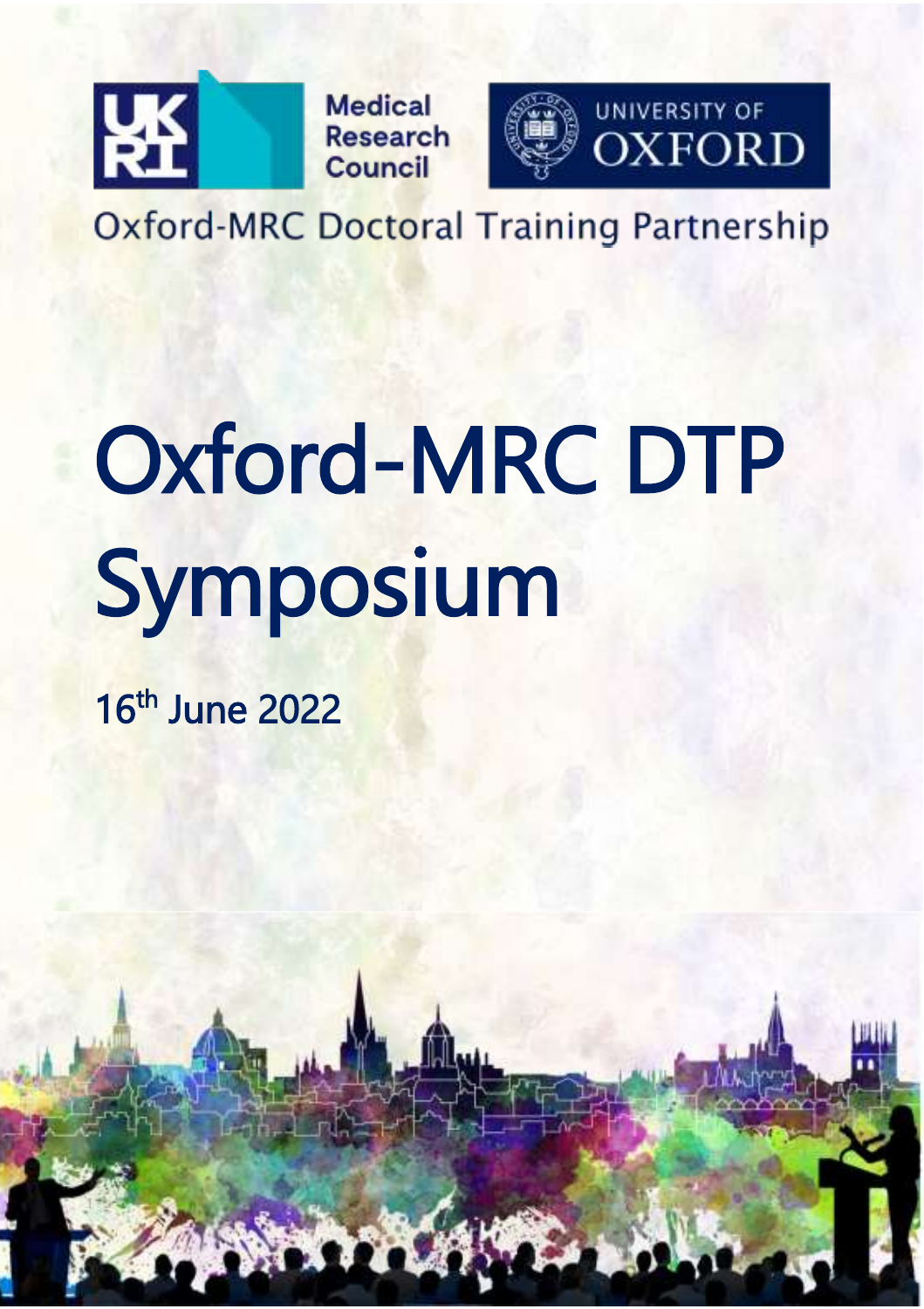### Programme

- 9.00 Registration & Tea/Coffee
- 9.30 Welcome Professor Ester Hammond, Director of Oxford-MRC DTP

9.40 Student Talks – Session 1

Daan Paget – Department of Pharmacology "Comparative and Integrated Analysis of Plasma Extracellular Vesicles Isolations Methods in Healthy Volunteers and Patients Following Myocardial Infarction"

Emily Carroll – Nuffield Department of Clinical Neurosciences

"Impairment of mitochondrial respiration and glycolysis in an mESC-MN model of ALS"

Verena Sarrazin –Department of Psychiatry "Targeting negative affective biases in depression with non-invasive brain stimulation"

10.40 Coffee Break

#### 10.50 Student Talks – Session 2

Romain Guyon – The Jenner Institute and the Institute of Biomedical Engineering

"Development of a single dose vaccine technology by delayed release using microfluidics"

Tomas Goncalves – Radcliffe Department of Medicine "Induction of the Alternative Lengthening of Telomeres pathway by trapping of proteins on DNA" Isaac Grennan – MRC Brain Network Dynamics Unit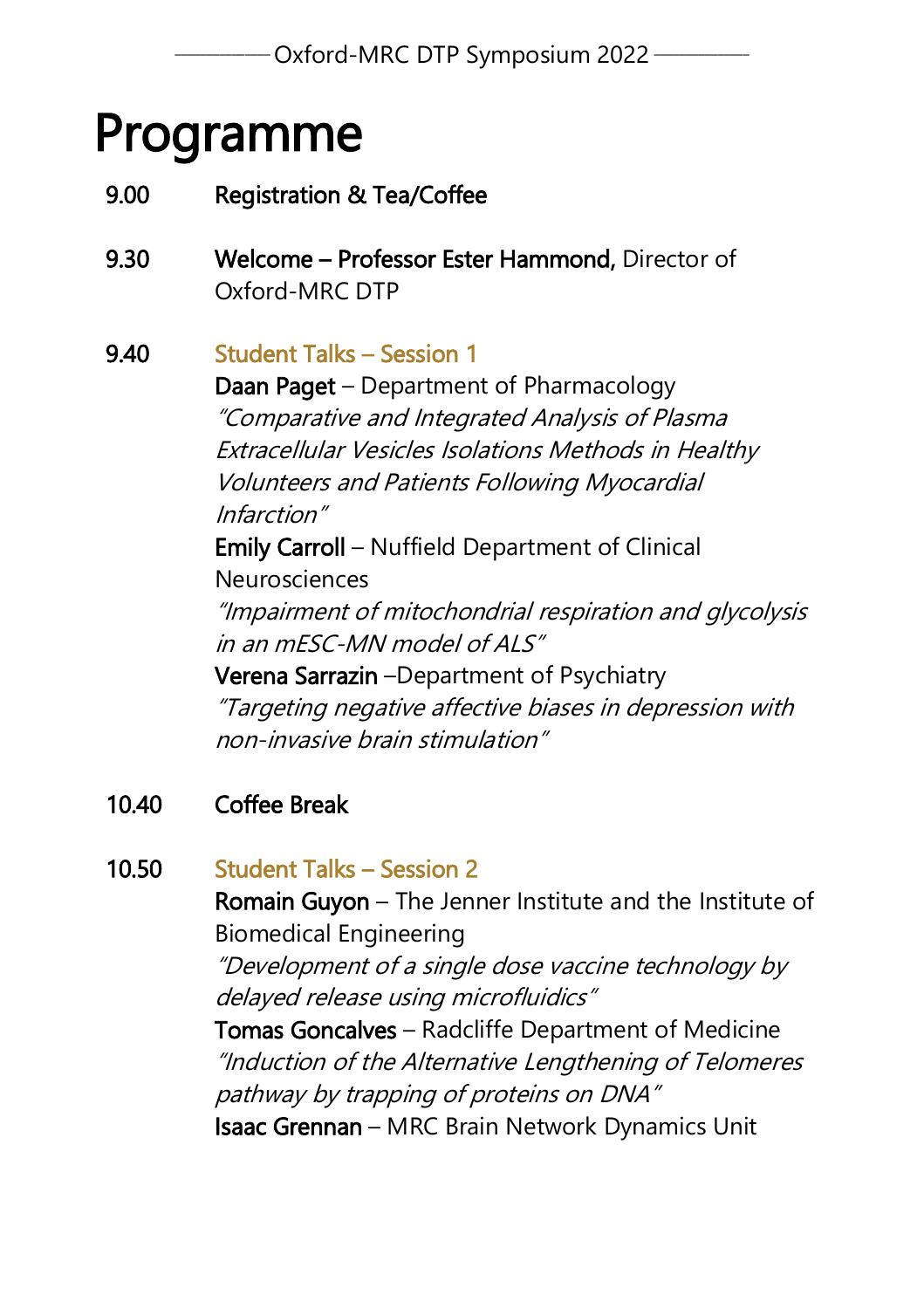Oxford-MRC DTP Symposium 2022 -

"The coactivation of neurons in the prefrontal corticobasal ganglia network distinguishes effort, reward and decision in a novel decision-making task"

#### 11.50 '3MRC' (3-Minute Research Competition)

Woiciech Lason – Nuffield Department of Medicine "Multiomic characterisation of changes to airway epithelium in SARS-CoV-2 infection and asthma" Sophie Twigger – Department of Oncology and Department of Chemistry

"Design, synthesis, and validation of a reversible, fluorescent probe for measuring real time hypoxia" Tehmina Bharucha - Department of Biochemistry

"Deep proteomics analysis of human cerebrospinal fluid in Japanese encephalitis virus infection"

Alice Evans – Department of Oncology

"Ex-vivo tumour slice culture for the optimisation of CAR-T cell therapy in pancreatic ductal adenocarcinoma"

Ruofan Connie Han - Nuffield Department of Clinical **Neurosciences** 

"Developing CRISPR-Cas9 gRNA delivery strategies for the treatment of inherited retinal disease"

Anežka Macey-Dare – Department of Pharmacology "Exploring the impact of patient-derived NMDAR NR1 specific IgG antibodies on the developing mouse striatum"

#### 12.15 Keynote Lecture

Professor Sir Charles Godfray, Director of Oxford Martin School and Professor of Population Biology "Science and policy: building the evidence base for better decision making"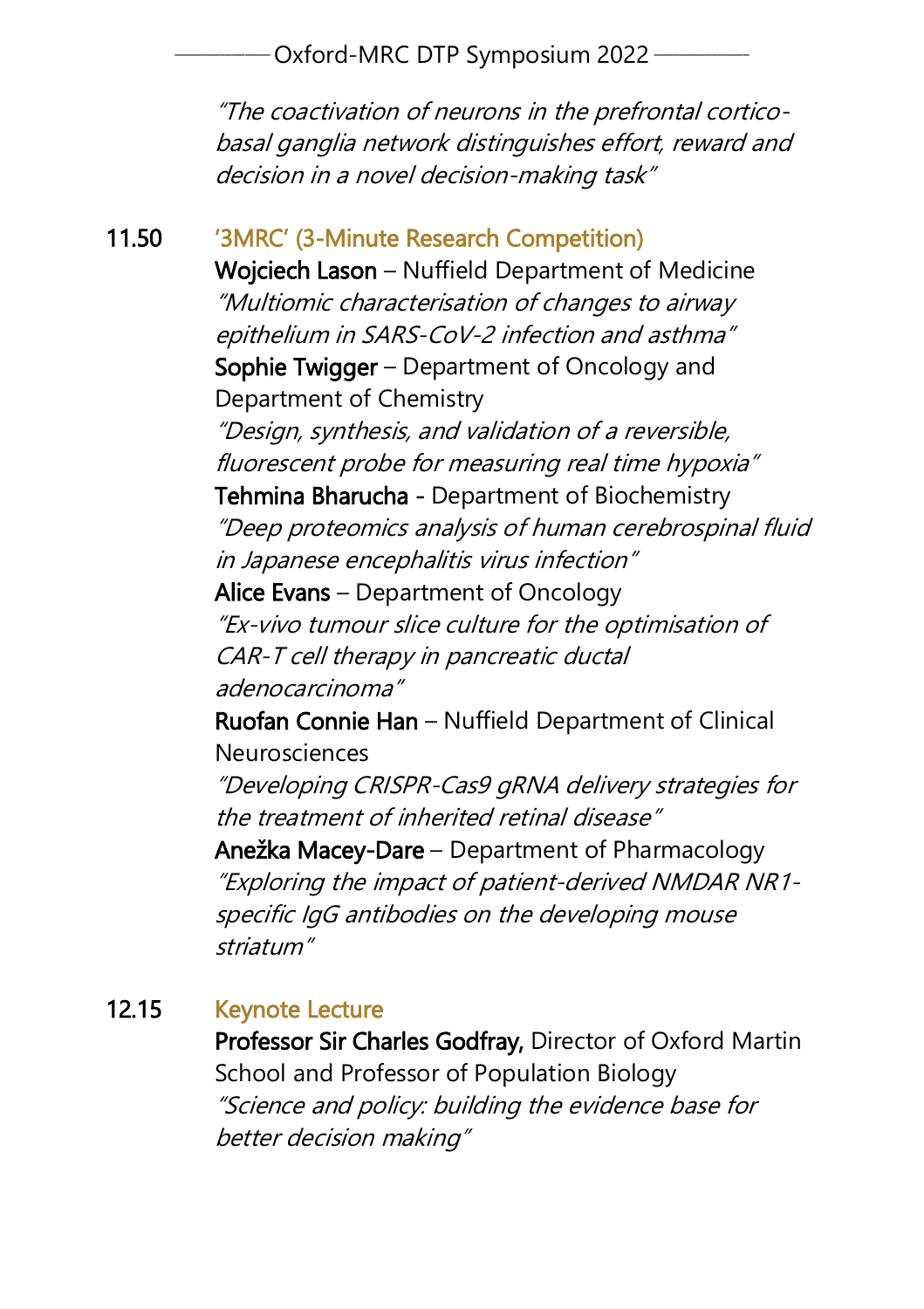Oxford-MRC DTP Symposium 2022 -

#### 13.00 Lunch & Poster Presentations

- 14.00 Careers Service Talk Claire Chesworth, Careers Adviser, Oxford University Careers Service
- 14.30 Panel Discussion "Insight into careers in biotech entrepreneurship and industry" Claire Shingler, the Oxford BioEscalator Loic Roux, Ochre Bio Helena Meyer-Berg, SIRION Biotech GmbH

#### 15.00 Coffee Break

15.15 Invited Speaker

Dr Tom Beattie, Programme Manager for Doctoral Training at the MRC "From postdoc to programme manager: working for a research funder"

- 15.45 Invited Speaker Dr Fiona Suttle, Oxford Sparks Lead "Bringing science to you – an introduction to science communication and Oxford Sparks"
- 16.15 Closing Remarks & Awards Ceremony
- 16.30 Drinks Reception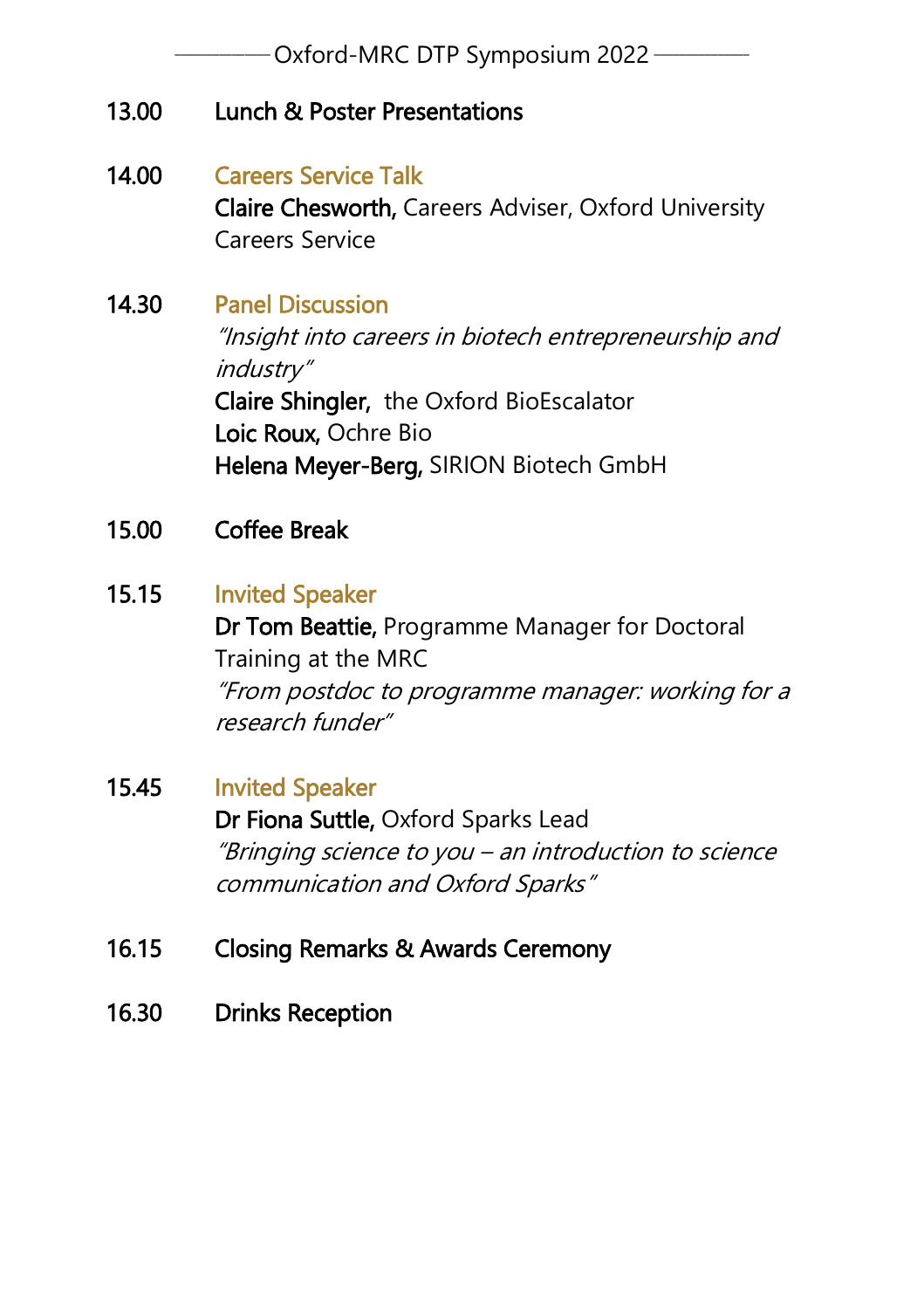\_\_\_\_\_\_\_\_\_\_\_\_\_\_\_ Oxford-MRC DTP Symposium 2022 \_\_\_\_\_\_\_\_\_\_\_\_\_\_\_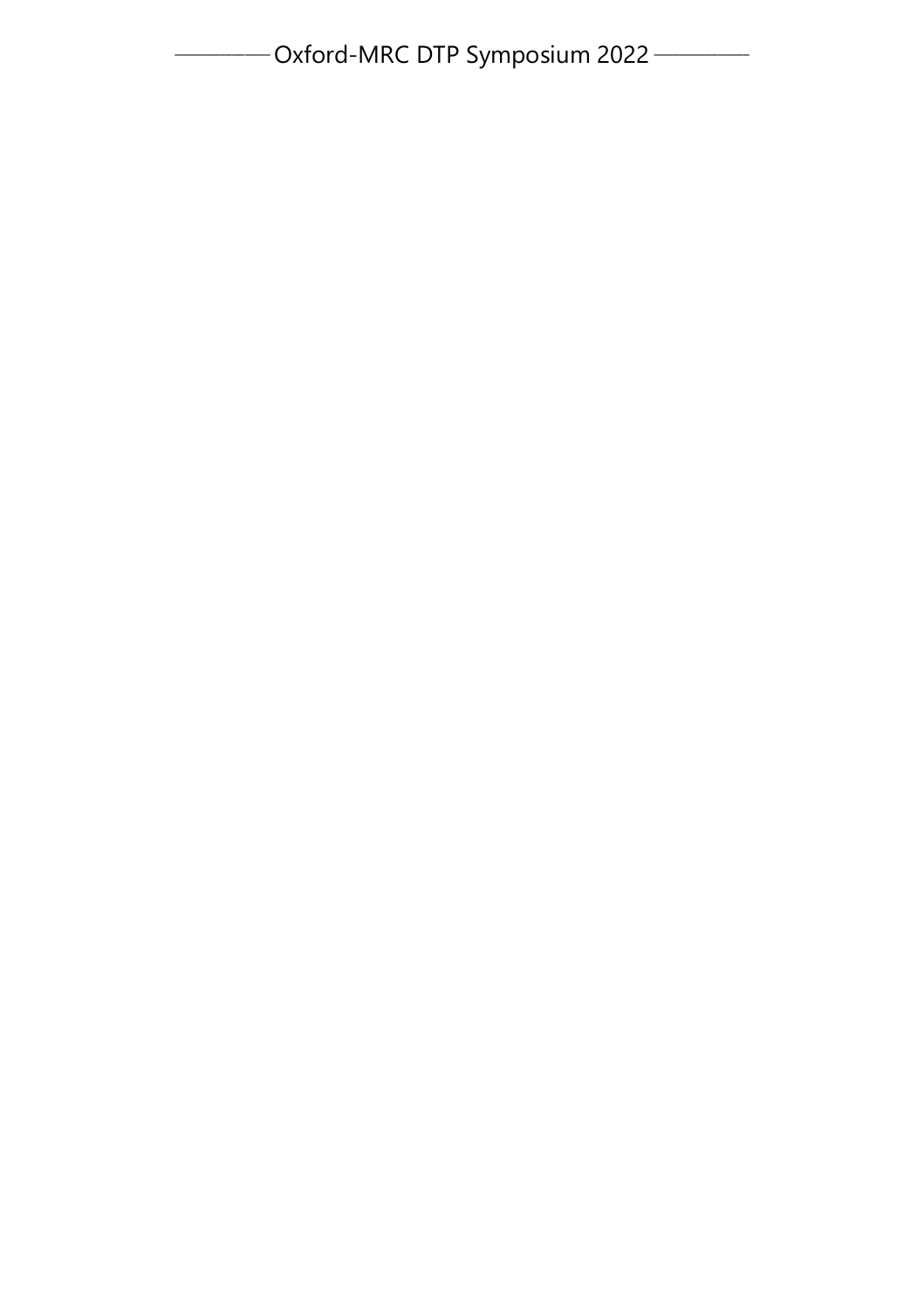## Student Talk Abstracts



#### Session 1

Comparative and Integrated Analysis of Plasma Extracellular Vesicles Isolations Methods in Healthy Volunteers and Patients Following Myocardial Infarction

#### Daan Paget

Department of Pharmacology

Plasma extracellular vesicle (EV) number and composition are altered following myocardial infarction (MI), but to properly understand the significance of these changes it is essential to appreciate how the different isolation methods affect EV characteristics, proteome and sphingolipidome. Here, we compared plasma EV isolated from platelet-poor plasma from four healthy donors and six MI patients at presentation and 1-month post-MI using ultracentrifugation, polyethylene glycol precipitation, acoustic trapping, size-exclusion chromatography (SEC) or immunoaffinity capture. The isolated EV were evaluated by Nanoparticle Tracking Analysis, Western blot, transmission electron microscopy, an EV-protein array, untargeted proteomics (LC-MS/MS) and targeted sphingolipidomics (LC-MS/MS). The application of the five different plasma EV isolation methods in patients presenting with MI showed that the choice of plasma EV isolation method influenced the ability to distinguish elevations in plasma EV concentration following MI, enrichment of EV-cargo (EV-proteins and sphingolipidomics) and associations with the size of the infarct determined by cardiac magnetic resonance imaging 6 months-post-MI. Despite the selection bias imposed by each method, a core of EV associated proteins and lipids was detectable using all approaches. However, this study highlights how each isolation method comes with its own idiosyncrasies and makes the comparison of data acquired by different techniques in clinical studies problematic.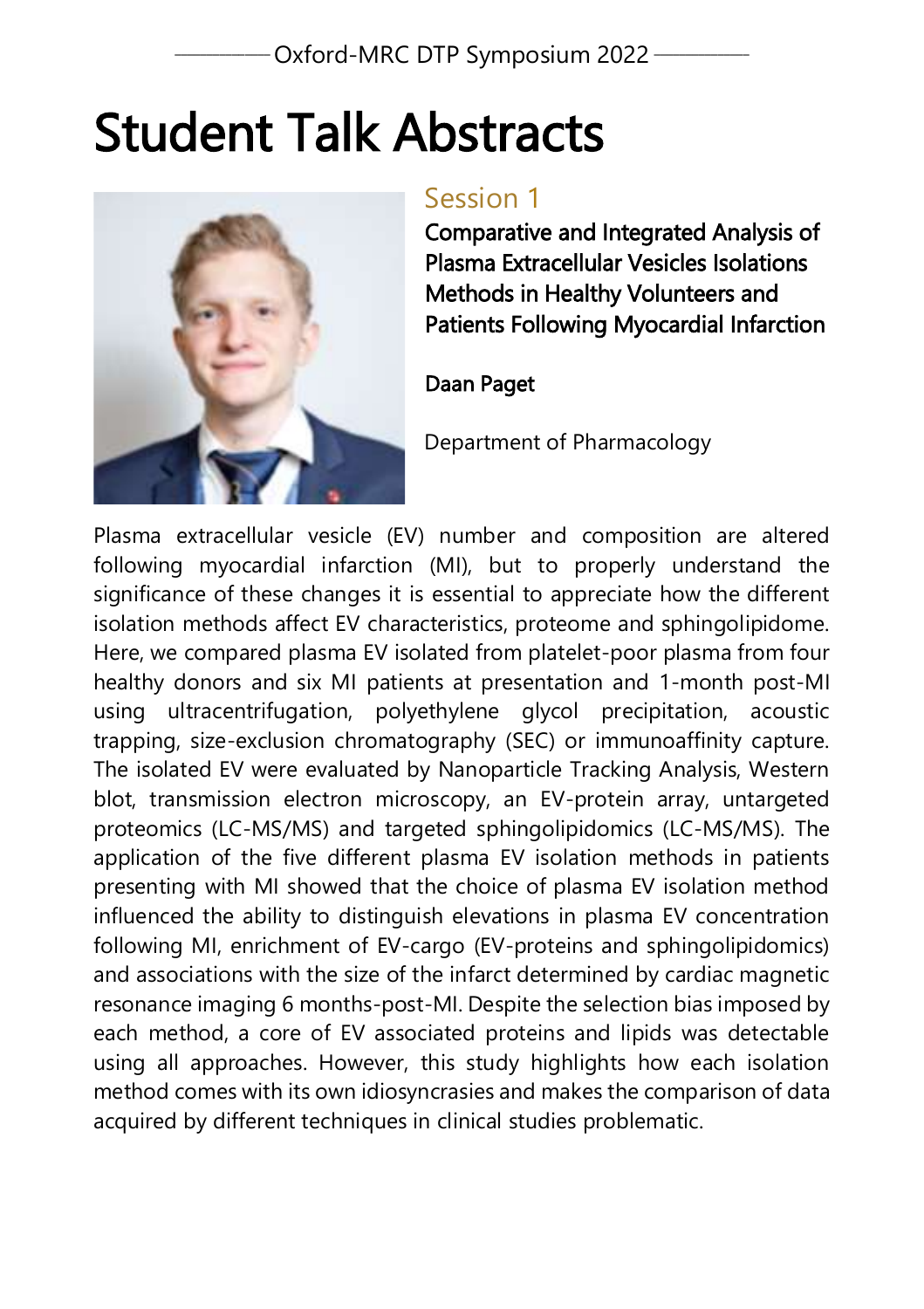

.

Impairment of mitochondrial respiration and glycolysis in an mESC-MN model of ALS

Emily Carroll

Nuffield Department of Clinical Neurosciences

Amyotrophic lateral sclerosis (ALS) is a fatal, neurodegenerative disorder for which there is currently no cure. Motor neurons in the brainstem and spinal cord are primarily affected, which demonstrate mislocalisation of a normally nuclear RNA-binding protein, TDP-43, to the cytoplasm. Dysregulation of cellular energy metabolism and exposure to oxidative stress have emerged as key players in the neurodegenerative process. Here, we investigate cellular energy metabolism in mutant TDP-43M337V mouse embryonic stem cellderived motor neurons (mESC-MNs), in unstressed and oxidative stressed conditions, compared to controls. Subsequently, we examine the effects of a pro-survival drug on these phenotypes. Extracellular flux analysis revealed no differences in mitochondrial respiration or glycolysis in unstressed conditions, however following oxidative stress we observed a significant reduction in basal glycolysis, compensatory glycolysis and spare respiratory capacity in TDP-43M337V mESC-MNs relative to controls. Treatment with a pro-survival drug significantly increased cell viability and basal glycolysis, whilst significantly reducing basal respiration in TDP-43M337V mESC-MNs. Here we have identified metabolic dysregulation in TDP-43M337V mESC-MNs following oxidative stress. Treatment with a pro-survival drug leads to a significant increase in basal glycolysis accompanied by a significant decrease in basal respiration, suggesting this drug may induce neuroprotective effects through inducing a metabolic shift.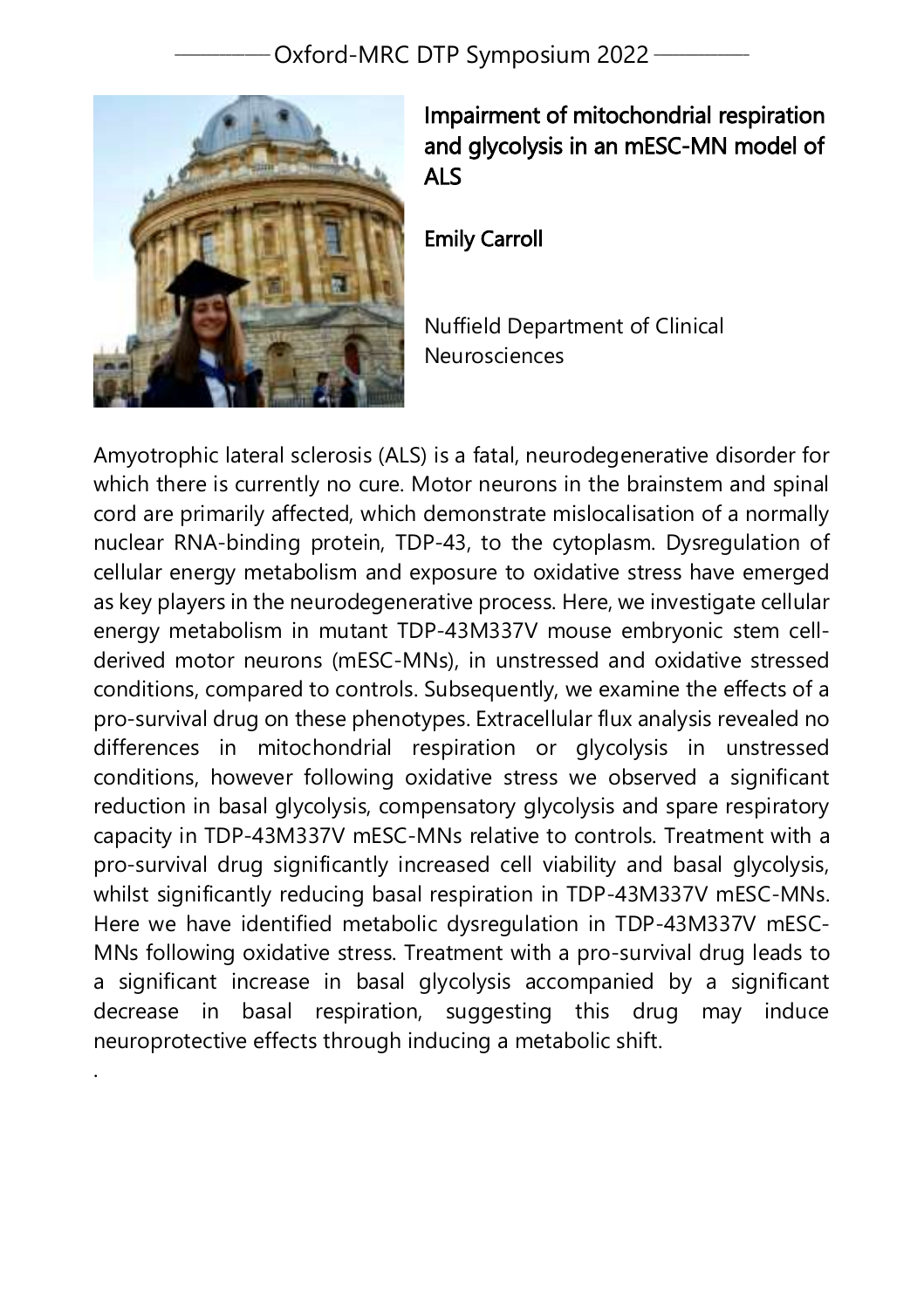

Targeting negative affective biases in depression with non-invasive brain stimulation

#### Verena Sarrazin

Department of Psychiatry

The development of non-invasive brain stimulation offers a new approach for the treatment of depression. Transcranial direct current stimulation (tDCS) has mild to moderate antidepressant effects. In clinical trials tDCS is typically applied at rest. However, tDCS has been shown to boost learning effects and might therefore be more effective if applied during a learning task. Since depression is characterised by a negative cognitive bias, the antidepressant effect of tDCS could be enhanced by combining it with a learning task designed to counter-act negative biases. In a proof-of-concept study in healthy participants (n=80), we found that bifrontal tDCS applied during a learning task increased learning from positive events which might be beneficial in depression treatment. In a follow-up study in individuals suffering from low mood (n=85), tDCS did not have this effect. However, we found that low mood was characterised by a lack of flexibility in using positive vs. negative information to optimise decision making. Our results indicate that tDCS might normalise this deficit. This finding is of potential clinical relevance since previous research suggests that negative biases in depression might be caused by a deficit in using positive vs. negative information in a flexible manner.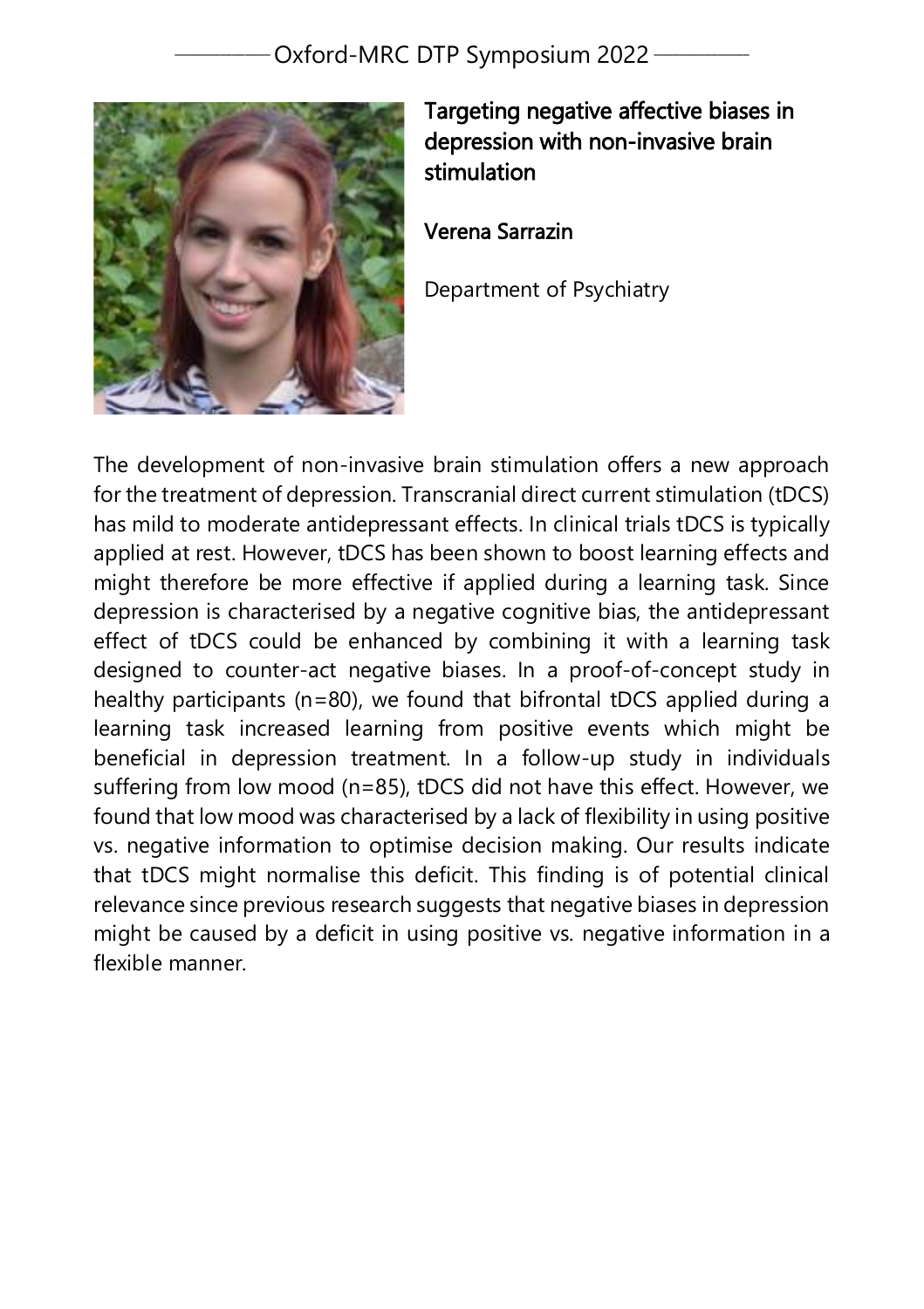Oxford-MRC DTP Symposium 2022 -

#### Session 2



Development of a single dose vaccine technology by delayed release using microfluidics

#### Romain Guyon

The Jenner Institute and the Institute of Biomedical Engineering

The project is focused on the development of a new microfluidics-based technology for vaccine encapsulation to achieve delayed vaccine booster delivery through single-dose vaccination. Such a system would greatly improve vaccination compliance worldwide by removing the need for repeated injections. The encapsulation is achieved using a double emulsification microfluidics technique developed in our lab to produce uniform and reproducible particles containing a liquid vaccine core surrounded by a biodegradable shell capsule. The ability of the capsules to deliver a delayed vaccine release has been evaluated in vitro and in vivo in mice, using either fluorescent dextran as the model payload or the R21 malaria vaccine as proof of concept. Multiple capsule parameters have been tested to characterise the release mechanism and modulate the delay timescale. The potential use of the capsules in a single dose regimen against malaria has been evaluated in a challenge model in mice. The capsules demonstrated the ability to deliver the vaccine payload in vitro after a lag time that is influenced by different formulation parameters. Moreover, capsules given in a single dose regimen had the capacity to generate a higher immune response in vivo compared to non-encapsulated formulations.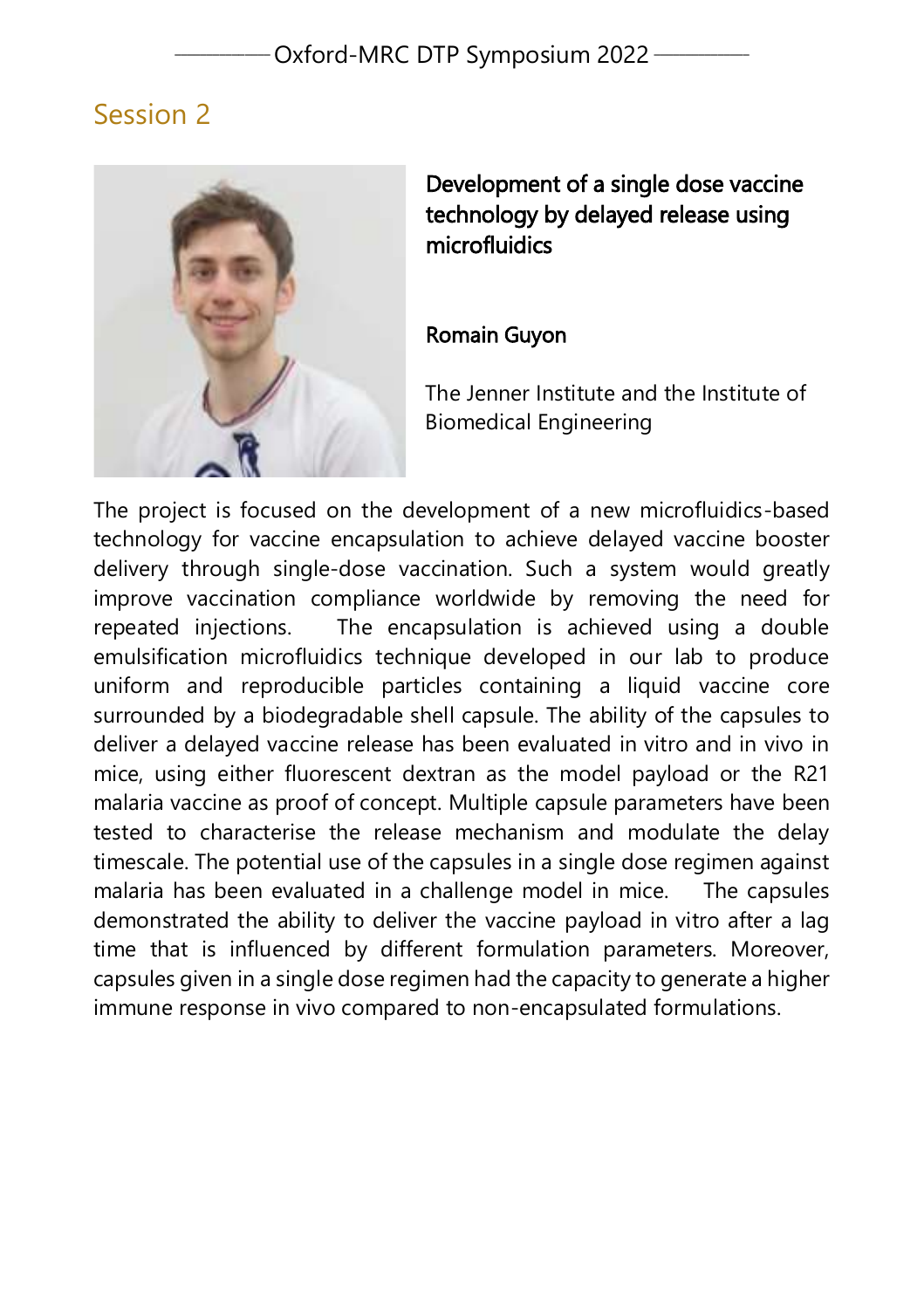#### Oxford-MRC DTP Symposium 2022



.

#### Induction of the alternative lengthening of telomeres pathway by trapping of proteins on DNA

#### Tomas Goncalves

Radcliffe Department of Medicine

Telomere maintenance is a key hallmark of malignant cells and allows cancers to avoid senescence and programmed cell death. In some cancers, this is achieved through the alternative lengthening of telomeres (ALT) pathway, a break induced replication-mediated mechanism of telomere copying. Whilst loss of ATRX is a near universal feature of ALT-cancers, it is insufficient to induce the ALT-phenotype in isolation. As such, other genetic or epigenetic events must be necessary, but the exact nature of these events has remained elusive. Here, we report that trapping of proteins on DNA is a fundamental driving force behind induction of ALT in cells lacking ATRX. We demonstrate that protein-trapping chemotherapeutic agents induce ALT markers specifically in ATRX-null cells. Further, we show that formation of noncanonical DNA structures, such as G4s, act as a trap for proteins and stabilisation of these structures can lead to an ALT-phenotype. We show that this process is MUS81 dependent, providing evidence that trapped proteins lead to stalling of replication forks, with these forks being aberrantly processed in the absence of ATRX. Finally, we show that ALT-positive cells harbour a higher load of genome-wide trapped proteins, implicating these as the fundamental driving force behind ALT-biology in ATRX-deficient malignancies.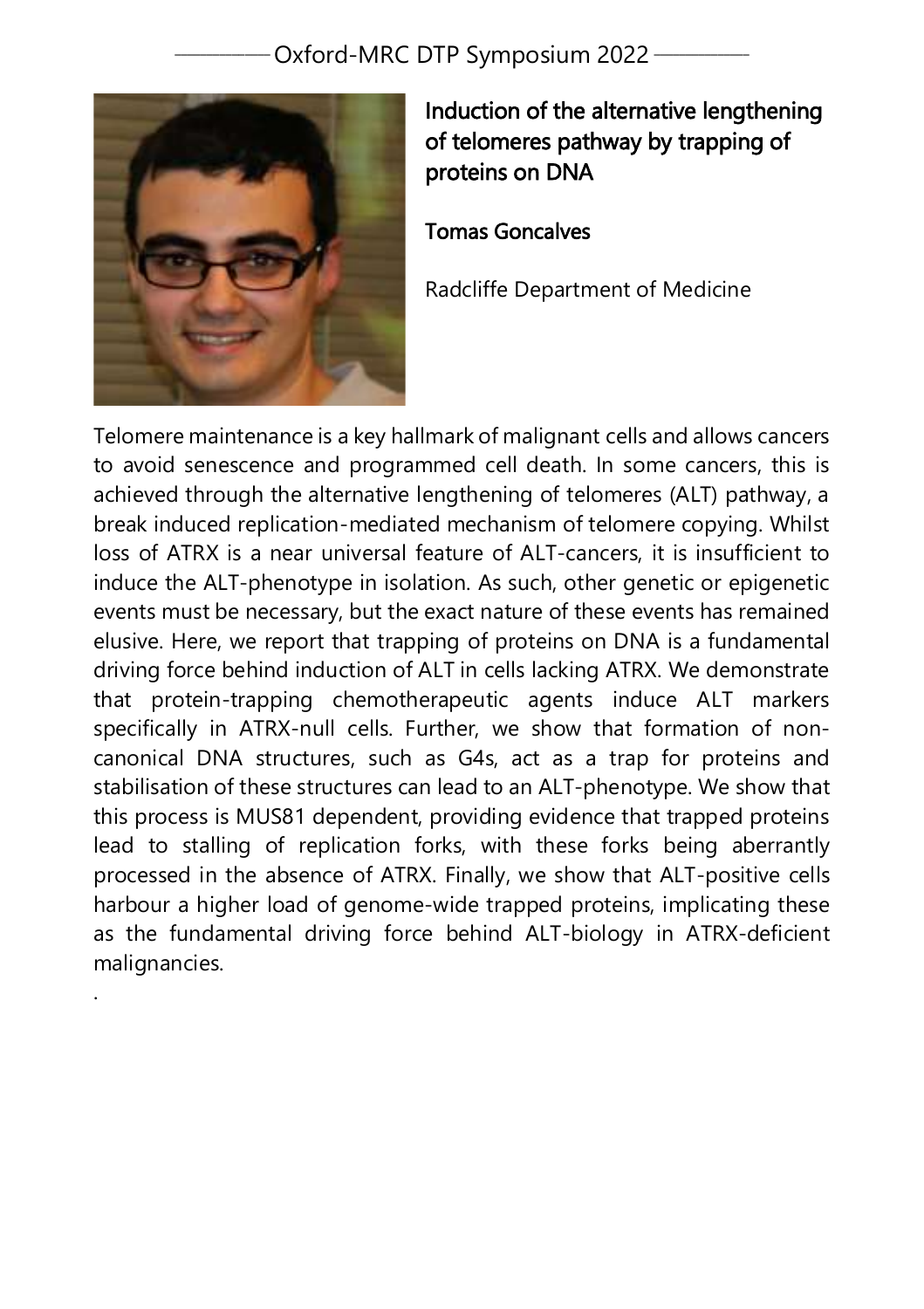#### The coactivation of neurons in the prefrontal cortico-basal ganglia network distinguishes effort, reward and decision in a novel decisionmaking task

#### Isaac Grennan

MRC Brain Network Dynamics Unit

Levels of effort and reward associated with a given behaviour are encoded by diverse populations of neurons across the forebrain, but it is unclear how this information is integrated across these brain areas for decision-making. In this study, animals were trained to decide whether or not to run to the end of a linear track with varying numbers of obstacles, to receive rewards of different sizes. This task allowed reward and effort to be manipulated independently. Behavioural data ( $n = 13$ ) confirmed that increasing reward and effort were associated with a higher and lower probability of accepting the reward-effort offer, respectively. Electrophysiological recordings were made simultaneously across the prefrontal cortico-basal ganglia network (medial orbitofrontal cortex, anterior cingulate cortex, ventral pallidum, striatum and subthalamic nucleus) as rats performed this task. A machine learning strategy was used to identify neurons across this network with a statistically significant tendency to coactivate over short timescales (neural ensembles) . The expression strengths of some identified coactivity patterns significantly distinguished the reward and effort offered to rats and/or their subsequent decisions on the task. The proportion of neurons in each structure that contributed to these ensembles was used to evaluate the contribution of different brain areas to reward and effort-based decisions. Coordinated activity across diverse populations of forebrain neurons may serve as a mechanism for encoding decision relevant information for effortbased decision making at the network level.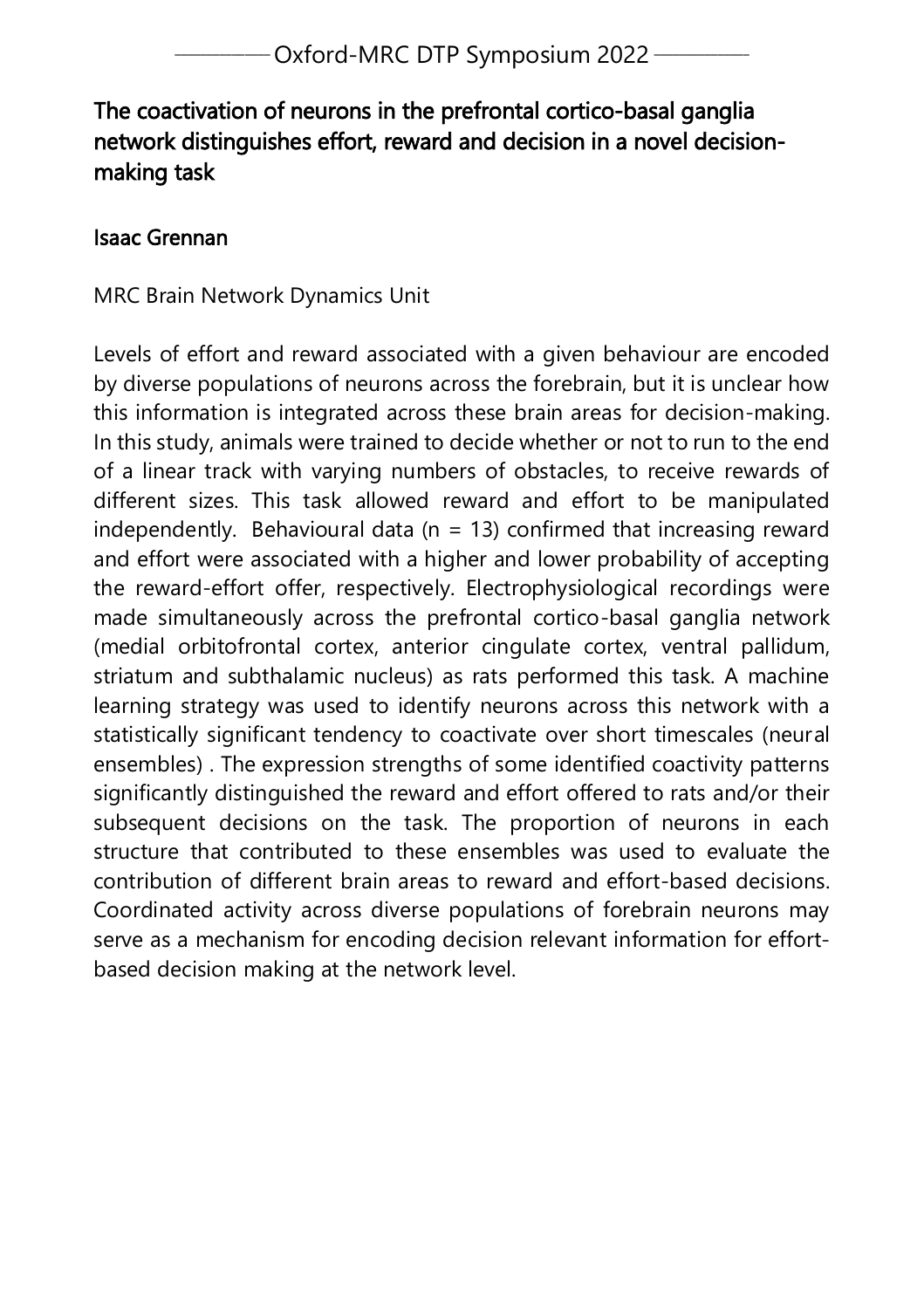## Keynote Speaker



Science and policy: building the evidence base for better decision making

#### Professor Sir Charles Godfray

Director of Oxford Martin School and Professor of Population Biology

#### *Speaker Biography:*

Charles Godfray is a population biologist with broad interests in science and the interplay of science and policy. He has spent his career at Oxford University and Imperial College and is currently Director of the Oxford Martin School and Professor of Population Biology at Oxford. His research has involved experimental and theoretical studies in population and community ecology, epidemiology and evolutionary biology. He is particularly interested in food security and chaired the UK Government Office of Science's Foresight project on the Future of Food and Farming and recently stepped down as chair of the UK's agricultural and environment (DEFRA) ministry's Science Advisory Council. He is a Fellow of the Royal Society and in 2017 was knighted for contributions to science and science advice to government.

#### *Talk Summary:*

In his talk he will do three things. First, he will briefly talk about his own career trajectory and how he became involved in providing science advice to policy makers. Second, he'll talk more broadly about how policy makers seek advice from the research community, focusing chiefly but not exclusively on the UK, and explore how people can become involved in this at all stages of their career. Lastly, he'll talk specifically about a very contentious area of policy in the UK, the control of bovine tuberculosis, which he hopes will illustrate some of the practicalities and challenges of working with government and other decision makers.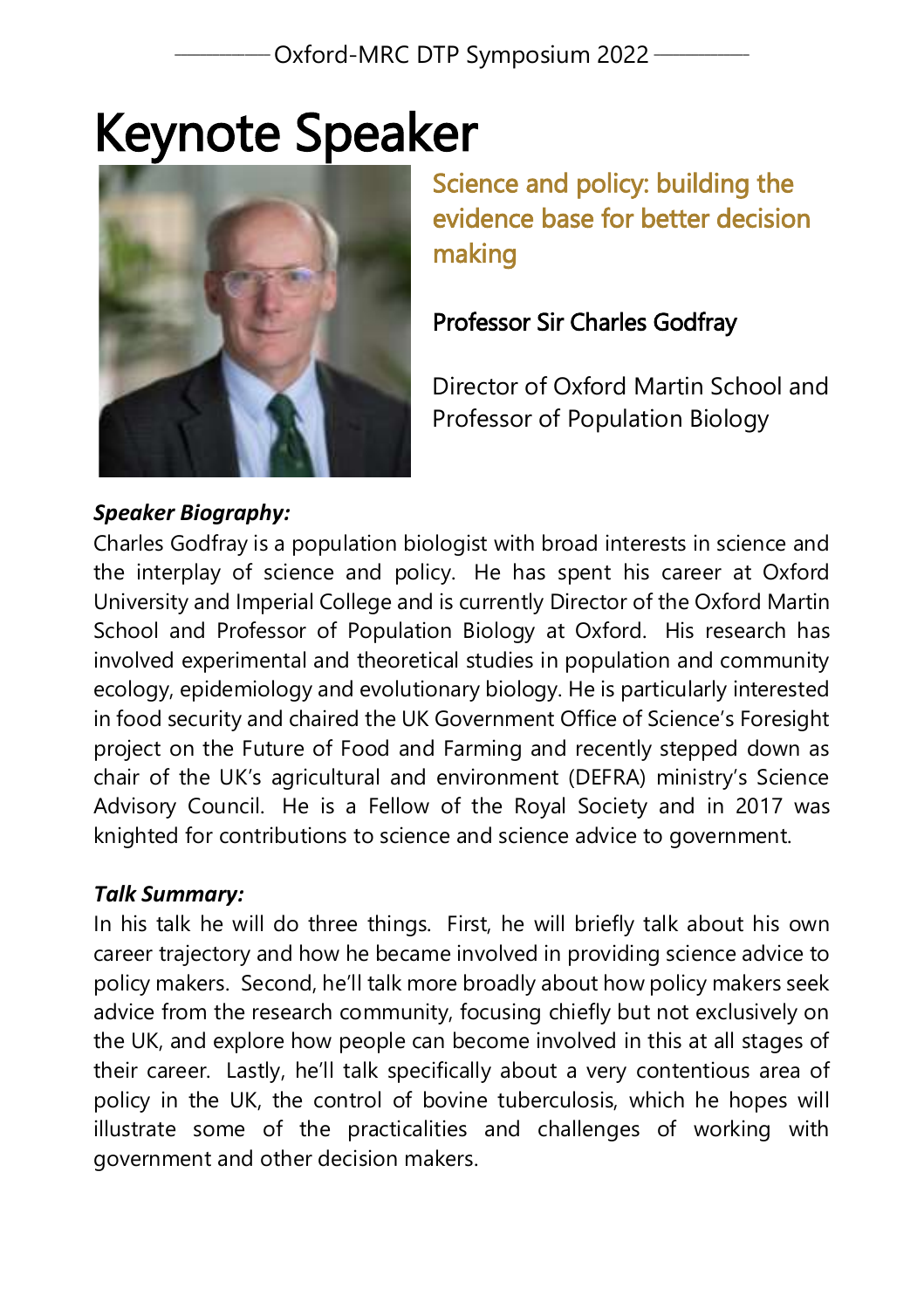Oxford-MRC DTP Symposium 2022 -

## Panel Discussion

#### Insight into careers in biotech entrepreneurship and industry



#### Dr Claire Shingler, the Oxford BioEscalator Dr Loic Roux, Ochre Bio Dr Helena Meyer-Berg, SIRION Biotech GmbH

Dr Claire Shingler is the Business Manager of the Oxford BioEscalator, the University of Oxford's incubator for start-up and spin-out companies in the biomedical sciences. Claire is responsible for vetting and on-boarding new companies, the smooth running of the facility and the high level of support offered to enable tenant companies to grow quickly and move on. Claire took up the role as the BioEscalator opened in September 2018 and she and her team currently support 15 companies comprising approximately 100 staff. Part of the BioEscalator's value-added offering is a diverse curriculum of social and educational events designed to enhance tenants' networking opportunities and upskill their employees in a range of start-up oriented topics. Claire gained a first class degree in Chemistry from the University of York, an MPhil in Molecular and Cellular Biology from the University of Birmingham, and a PhD in Cancer Research from the University of Nottingham. She continued her PhD research as a postdoc in a joint venture start-up company at the University of Edinburgh. Claire's postdoctoral career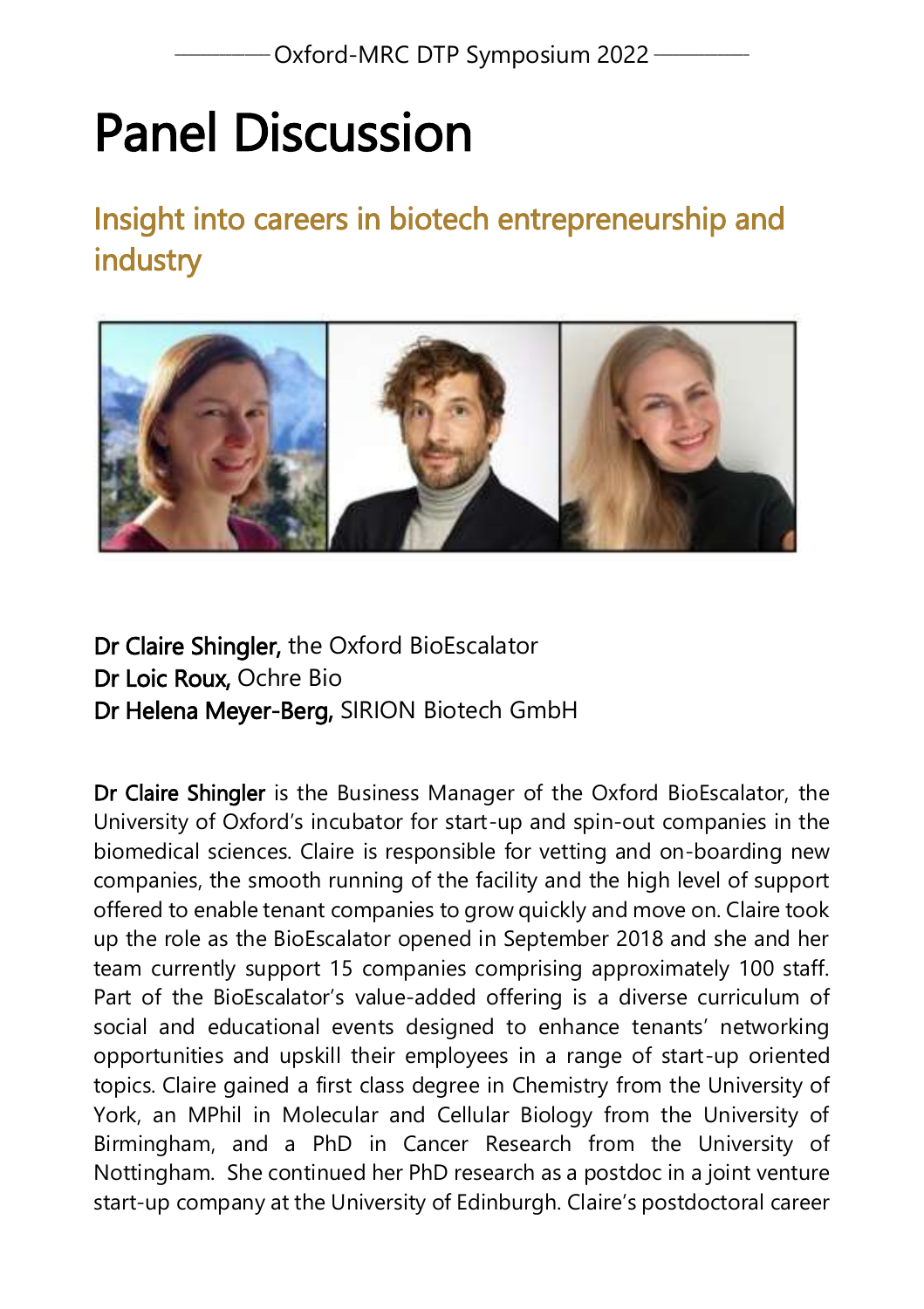#### Oxford-MRC DTP Symposium 2022 -

has focussed on multidisciplinary team management in the biomedical and university sector, initially as Head of Strategic Intelligence, leading a team producing a suite of business intelligence products at PharmaVentures, an Oxford-based pharmaceutical consultancy company. She then joined Oxford University where she has held roles in research- and departmentalmanagement in the departments of Experimental Medicine and Oncology.

Dr Loïc Roux received his Ph.D in Medicinal Chemistry from Aix-Marseille University in France. His work focused on the development of new nucleotides pro-drugs against HIV focusing onthe phosphorus chemistry. He joined Prof. Khvorova'slab (UMass Med School, MA, USA) in 2018 working on the stabilization and delivery of fully chemically modified oligonucleotides and then Prof. Wood's lab (University of Oxford, UK) working on peptideoligonucleotides conjugates for muscular degenerative diseases. After a position as principal scientist at PepGen Limited promoting a peptide delivery platform for nucleic acid delivery, he contributed to building and establishing NATA, a new UKRI initiative aiming to promote the development of nucleic acid therapeutics. He is now the Head of Lead Development in Ochre Bio, a Phenomics-led RNA medicines company developing the nextgeneration of RNA therapeutics for chronic liver diseases.

Dr Helena Meyer-Berg completed her studies in biochemistry at LMU Munich, and then pursued a DPhil in Medical Sciences at University of Oxford in the Gene Medicine Group headed by Prof Deborah Gill and Prof Steve Hyde. Helena received MRC DTP funding during her DPhil, including a supplementary funding award for a high cost training opportunity. She completed her studies on AAV-based gene therapy for a rare disease of the lung in October 2021 and started to work in industry the same year. Helena is now a full time employee of the rapidly growing SIRION Biotech GmbH in Munich, Germany where she manages innovation, marketing and client R&D projects within the AAV vector platform in a newly created department.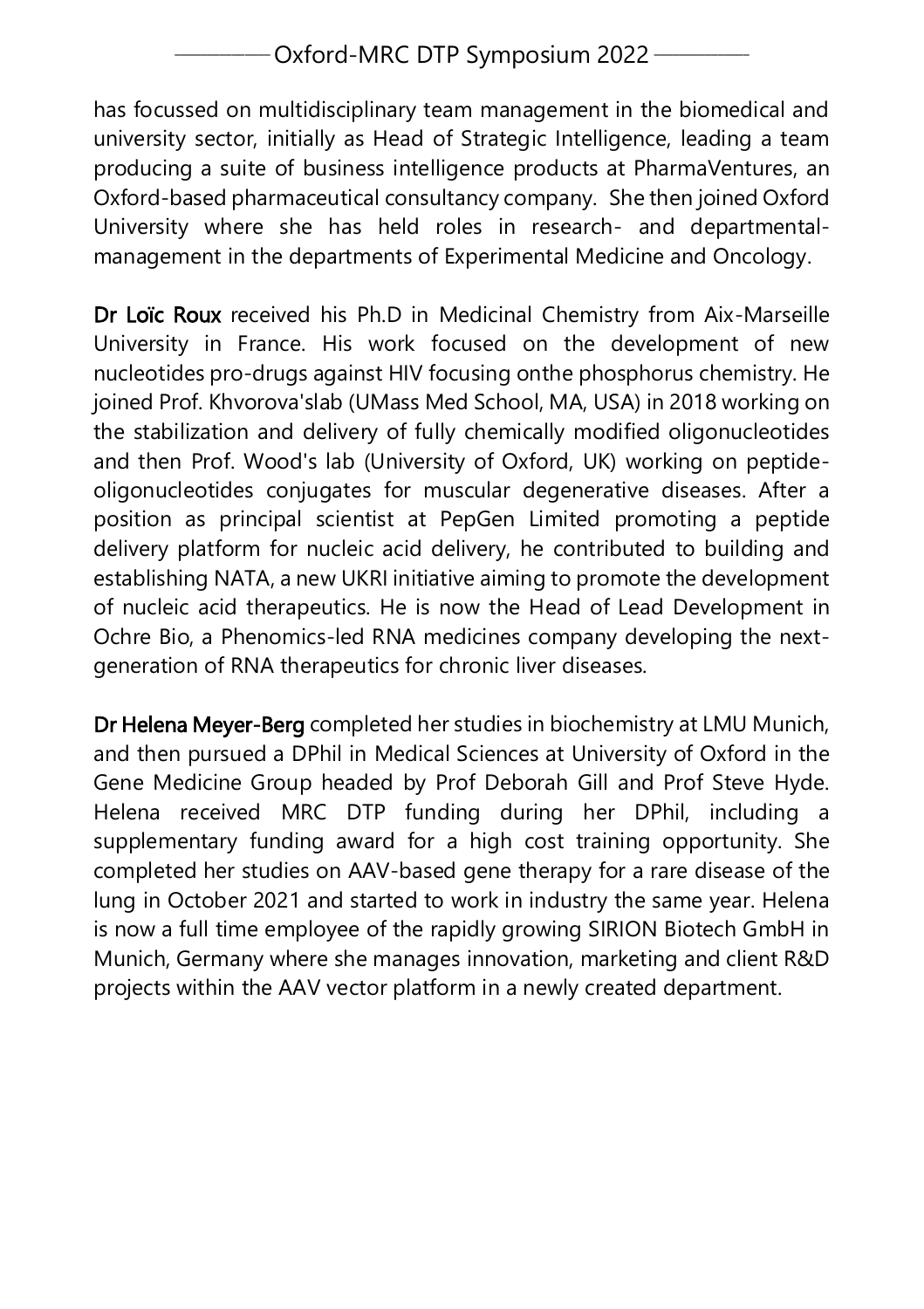## Invited Speakers



From postdoc to programme manager: working for a research funder

#### Dr Tom Beattie

Programme Manager for Doctoral Training at the MRC

#### *Speaker Biography:*

Tom completed his PhD in biochemistry at the University of Oxford before moving to Montreal for postdoctoral work at McGill University. After completing his postdoc, Tom decided to move out of academia and returned to the UK to work in a science communication role at the medical research charity Breast Cancer Now. After three years in various roles, he joined the MRC in September 2020, where he is Programme Manager for Doctoral Training.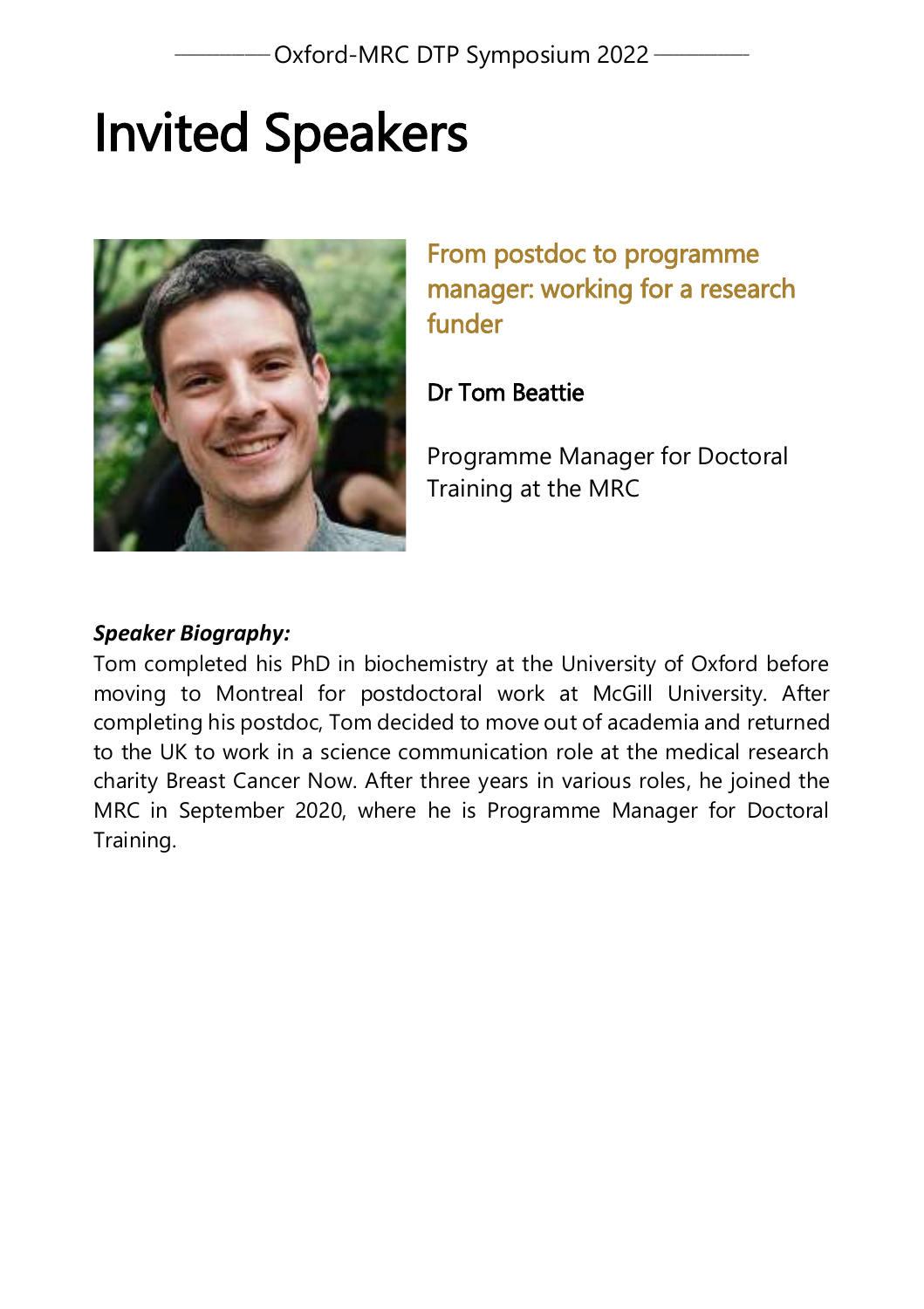

Bringing science to you – an introduction to science communication and Oxford Sparks

#### Dr Fiona Suttle

Lead of Oxford Sparks

#### *Speaker Biography:*

Fiona is responsible for managing Oxford Sparks - the University's platform for digital science engagement, which shares and promotes the cutting-edge research taking place within MPLS and across the wider University. In addition to the 'Big Questions' podcast, Oxford Sparks produces live-action videos, including 'micro-documentaries' and short videos for social media. Prior to this role, Fiona carried out a DPhil in the University's Department of Zoology, examining the impacts of anthropogenic stressors (such as climate change and the krill fishery) on populations of penguins on the Antarctic Peninsula and surrounding Southern Ocean region. As part of this research, she was heavily involved with the Penguin Watch citizen science project, and is a keen advocate for the use of citizen science as a public engagement tool.

#### *Talk Summary:*

What is science communication? Why is it important, and how can you get involved? In this talk, Fiona will discuss some of the motivations behind 'public engagement with research', and present some of the options available to those wishing to pursue it (either as a career, or alongside full-time research). She will provide an overview of Oxford Sparks – the University's online science engagement platform – and explain how you can get involved in their content creation or 'Sparks Ambassador' scheme.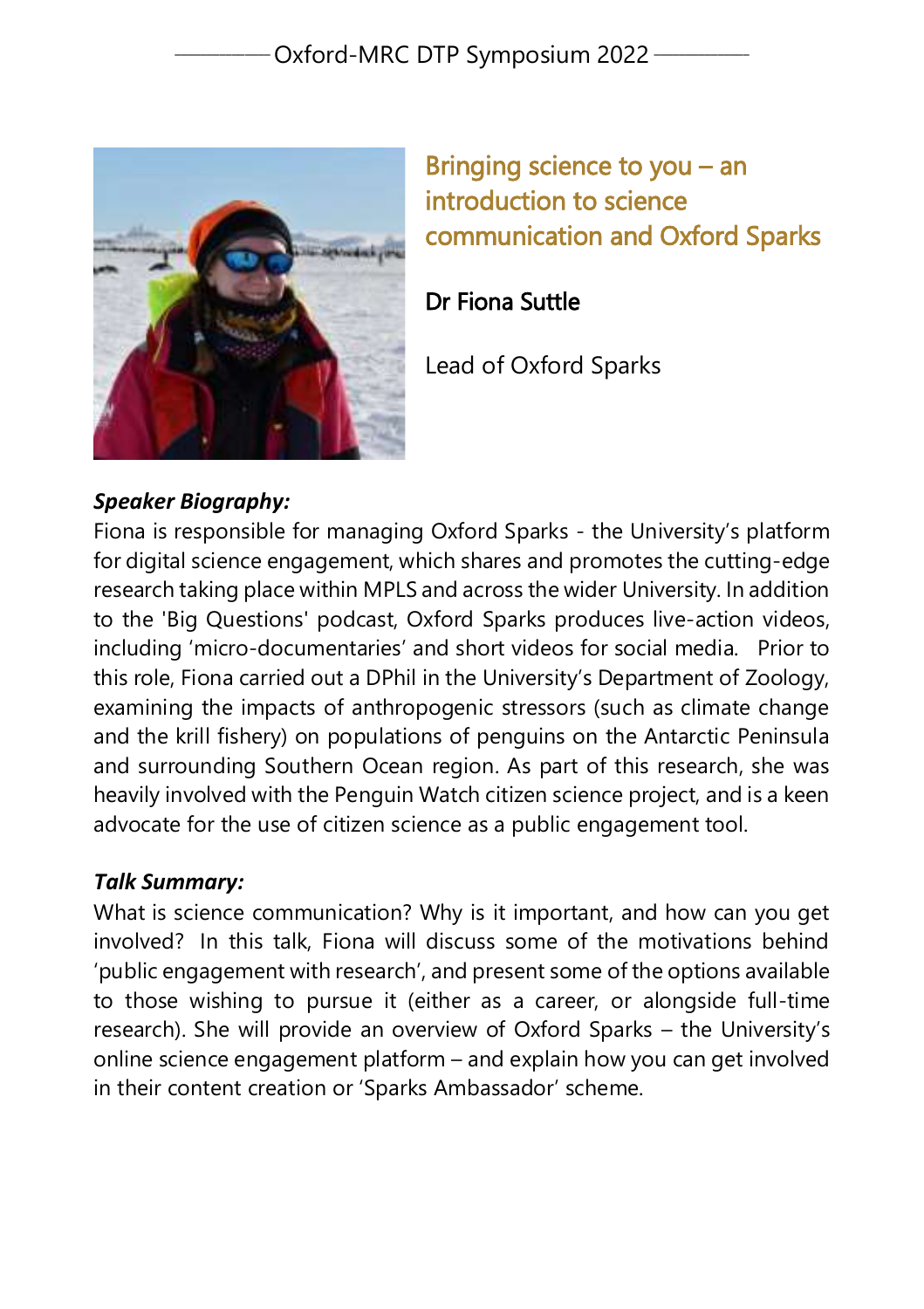## Poster Presentations

Posters will be displayed over the lunch break, please take the time to go and hear about your fellow students' work.

- 1. Derivation and validation of risk scores for cardiovascular disease in Chinese adults. Jacqueline Murphy.
- 2. The effects of angiotensin-II antagonists on hippocampal processing. Lorika Shkreli.
- 3. Single cell RNA sequencing of cryopreserved human renal transplant core biopsies: a feasibility and optimisation study. Oliver McCallion.
- 4. Adipocyte autophagy in chronic inflammatory disease. Klara Piletic.
- 5. Frailty and risk of incident cardiovascular disease in a prospective study of 0.5 million Chinese adults. Dani Kim.
- 6. Characterization of the earliest thalamocortical interactions in the human fetal brain. Sara Bandiera.
- 7. Guiding Perception by Memories of Multi-Timescales. Dongyu Gong.
- 8. The role of astrocytes in Parkinson's disease pathogenesis in specific GBA N370S patient iPSC-derived neuro-glial co-cultures. Naroa Ibarra-Aizpurua.
- 9. Mice with a genetic loss of the vesicular glutamate transporter vGLUT3 targeted to 5-HT neurons show putative anhedonia and reduced reward sensitivity. Luisa Sophie Gullino.
- 10. Investigating mechanisms of zeta-globin gene silencing. Susannah Holliman.
- 11. Using 23Na sensitivity profiles to accelerate hyperpolarized 13C 2D Chemical Shift Imaging (CSI) with a flexible array coil. Ayaka Shinozaki.
- 12. Investigating the Role of Inflammation in Pancreatic Cancer. Constantinos Demetriou.
- 13. Characterising the role of coding polymorphisms in the function of TBX15 in adipogenesis and fat distribution. Louisa Zolkiewski.
- 14. The neural correlates of inhibitory control in infancy: a functional near-infrared spectroscopy study. Abigail Fiske.
- 15. Multi-omics comparison of plasma extracellular vesicle isolation methods. Daan Paget.
- 16. The activity, function and exploitability of tumour-reactive CD8+T-cells in malignant pleural effusion (MPE). Delaney Dominey-Foy.
- 17. Exploring the association between the immune response and heart regeneration in Astyanax mexicanus. Esra Sengul.
- 18. How can pilot trial progression criteria help researchers do better randomised trials? Katie Mellor.
- 19. Regeneration of the cardiac conduction system. Judy R. Sayers.
- 20. Oxford Brain Health Centre database: characterisation of the first 150 patients. Jasmine Blane.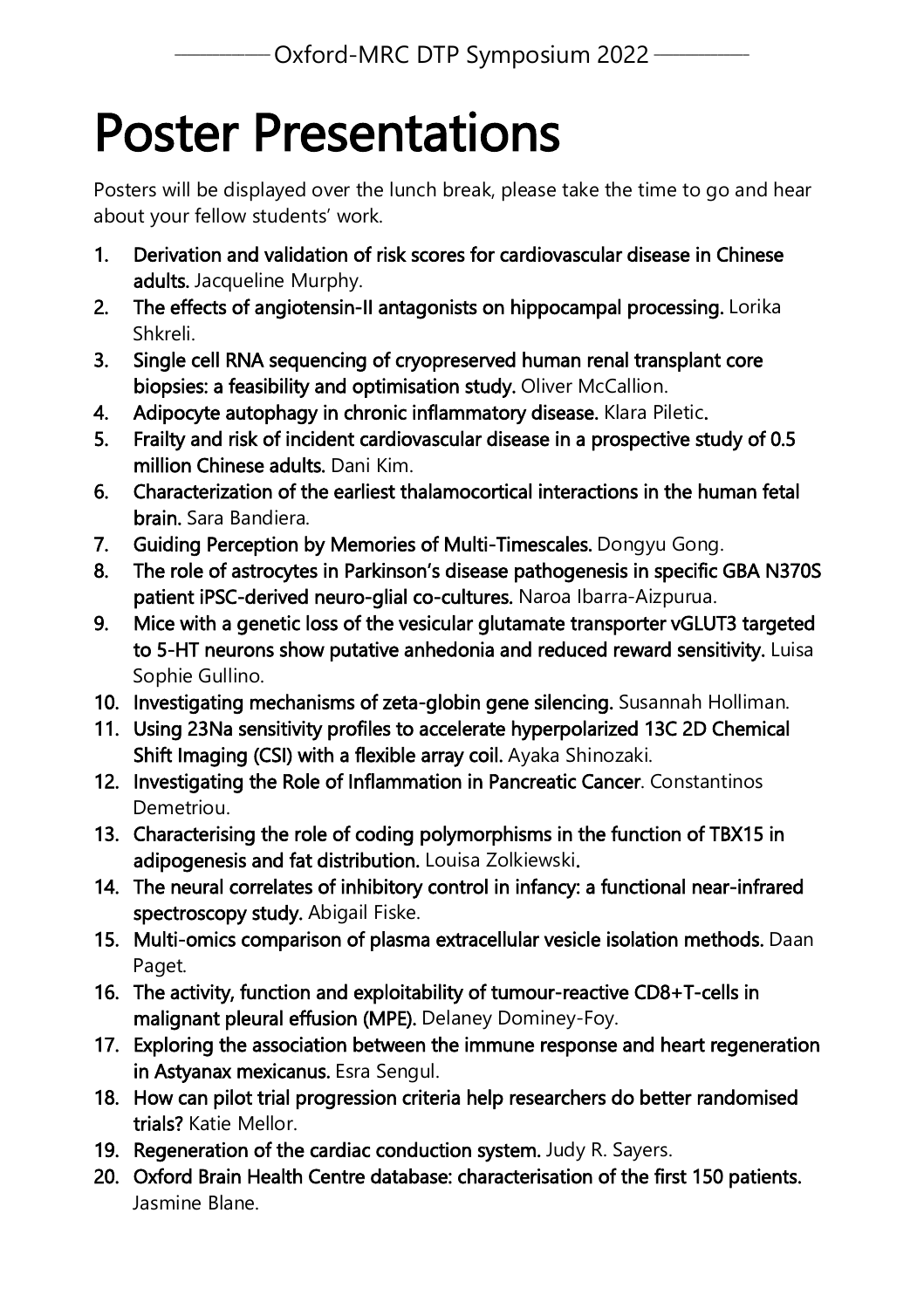## 2022 Symposium Prizes

#### Student Talks

First prize - £200 Second prize - £100 Selected by judges (Prof. Ester Hammond and panel)

#### 3 Minute Thesis Competition

Judges pick - £100 Audiences pick - £100

#### Poster Presentations

Top 3 - £50 each Selected by delegate votes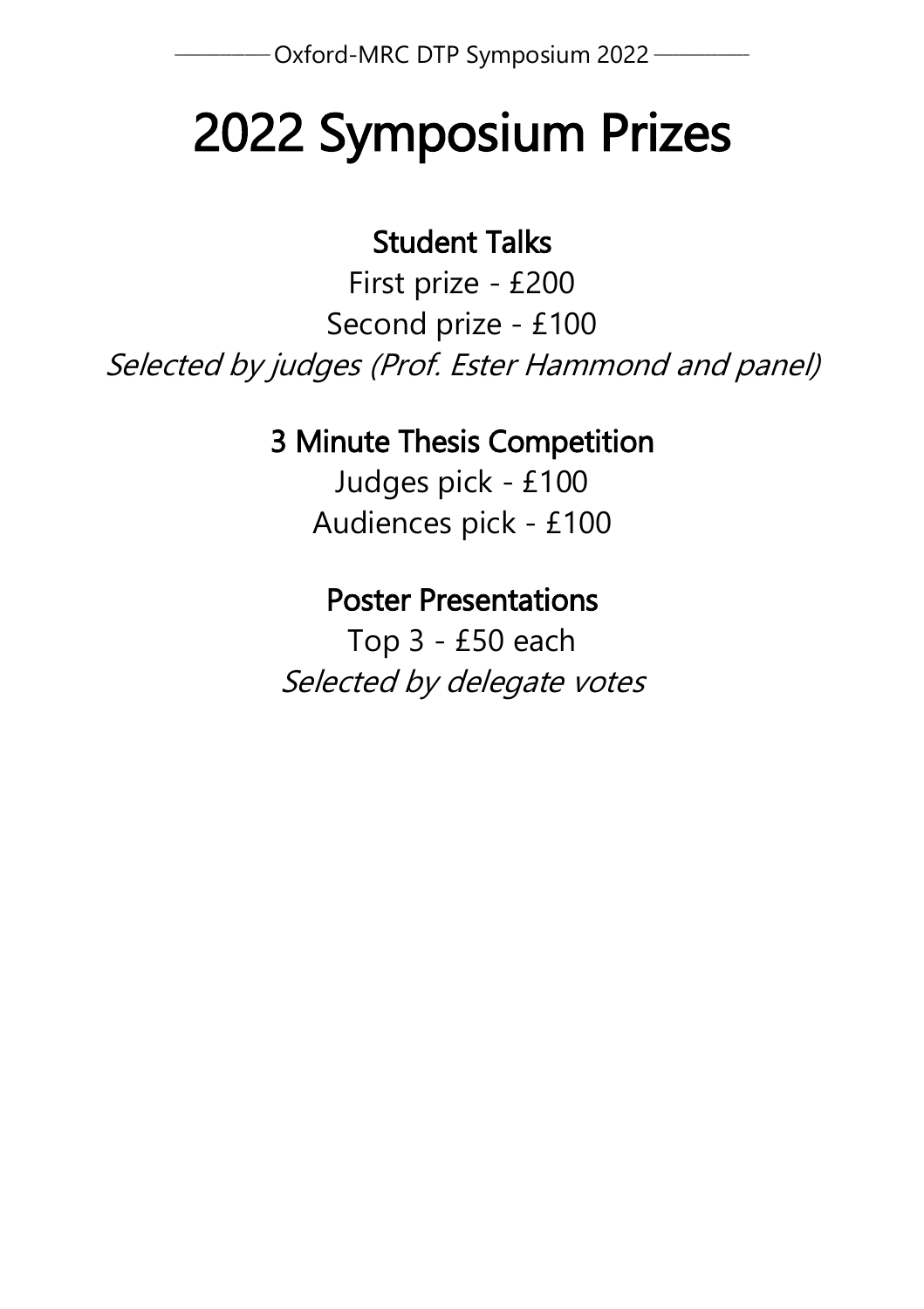## Thank you to our sponsors

Organising Committee:

Jasmine Reese Alissa Hummer Bethan O'Connor Gina Wren Jan Boehning Magda Mareckova

Aga Bush Christopher Higham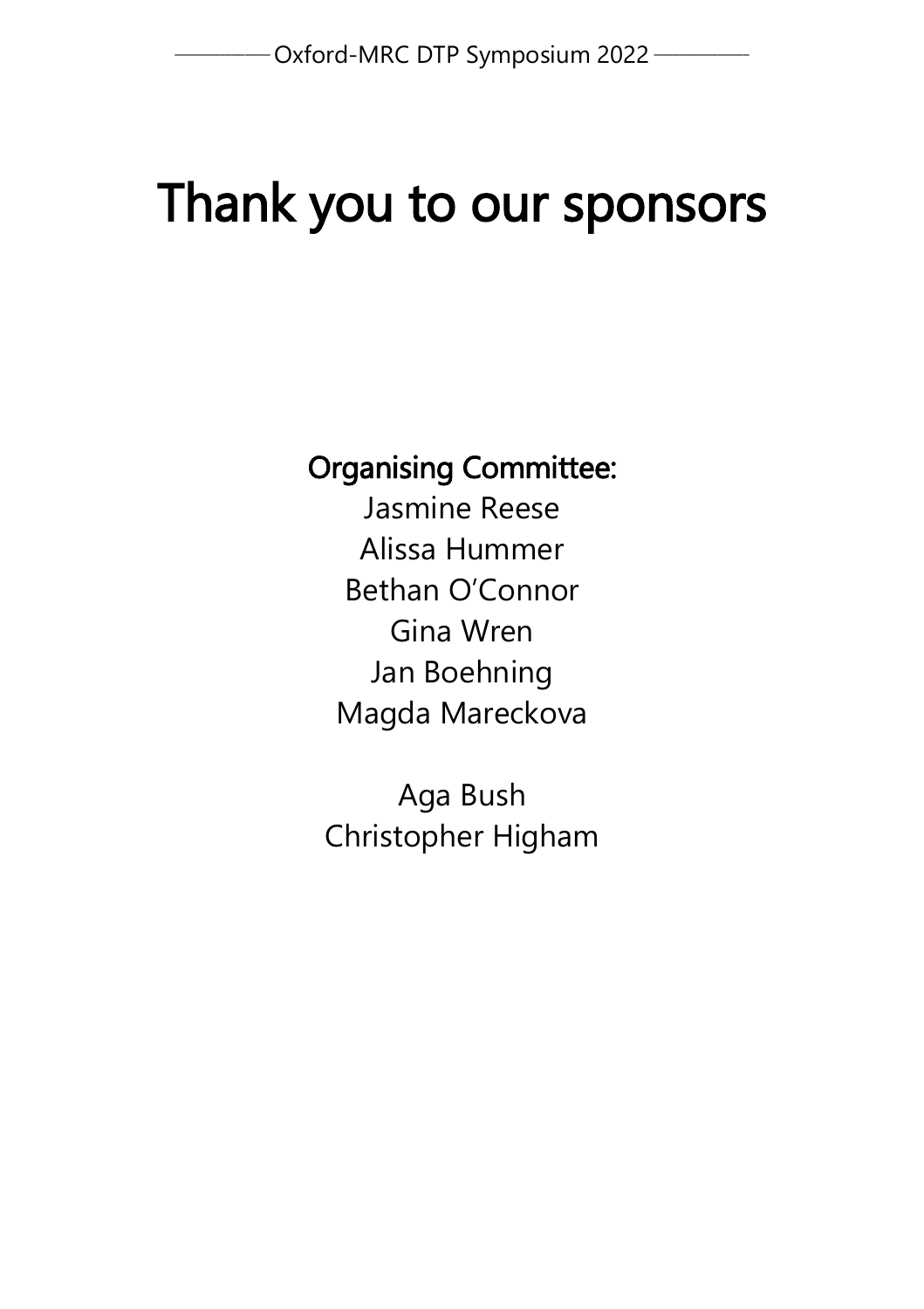

Biogen believes that no other disease area holds as much need or as much promise for medical breakthrough as neuroscience. Our focus on neuroscience, our deep scientific expertise and our courage to take risks makes us leaders in the research and development of medicines to transform neuroscience to benefit society.

[www.biogen.com](http://www.biogen.com/)

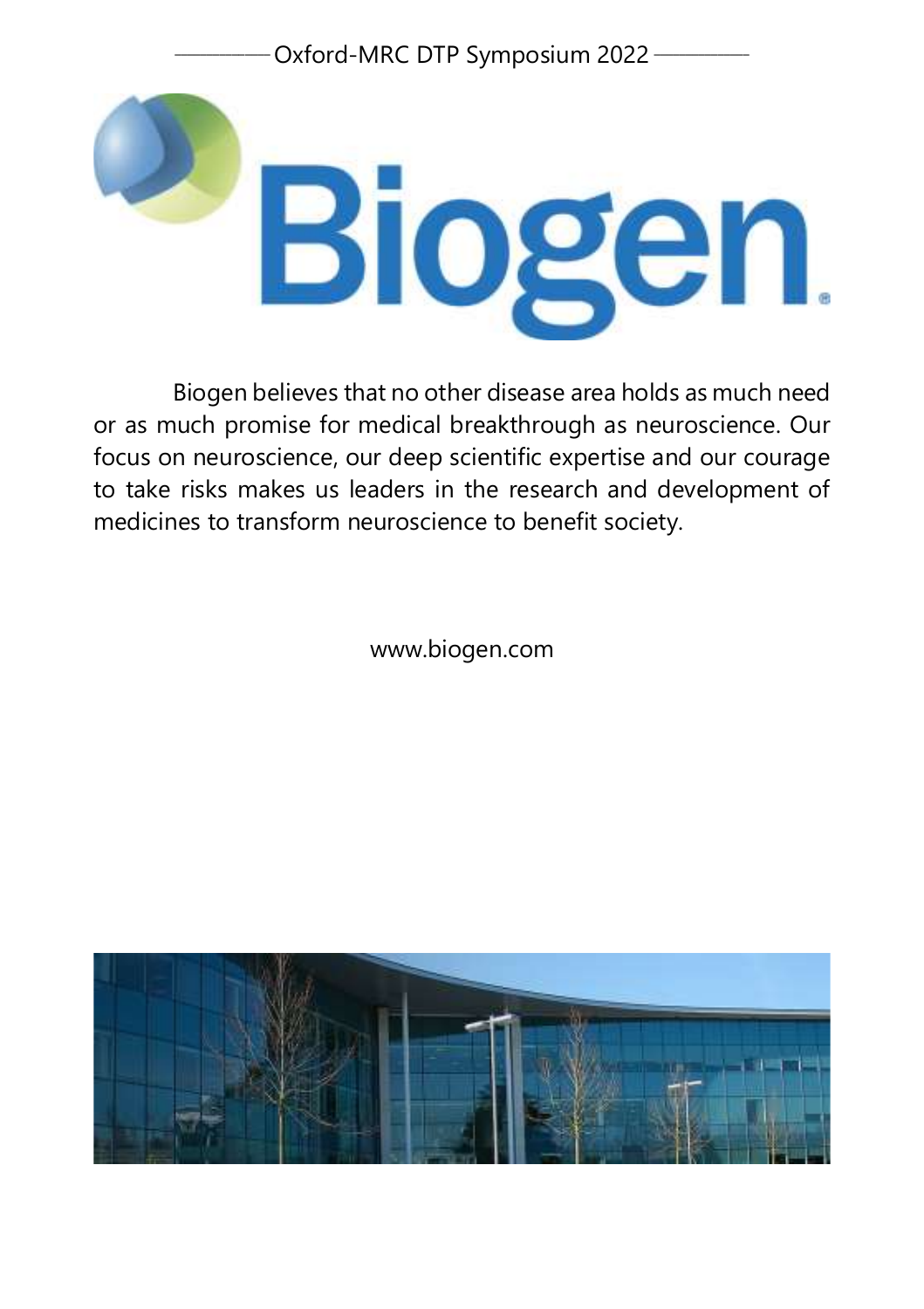## **IMMUNOCORE**

Immunocore is a leading T cell receptor (TCR) biotechnology company, focused on delivering first-in-class biological therapies that have the potential to transform the lives of people with serious diseases. Our most advanced therapeutic programmes are focused on oncology, and we also have programmes in infectious and autoimmune diseases.

> LinkedIn and Twitter @Immunocore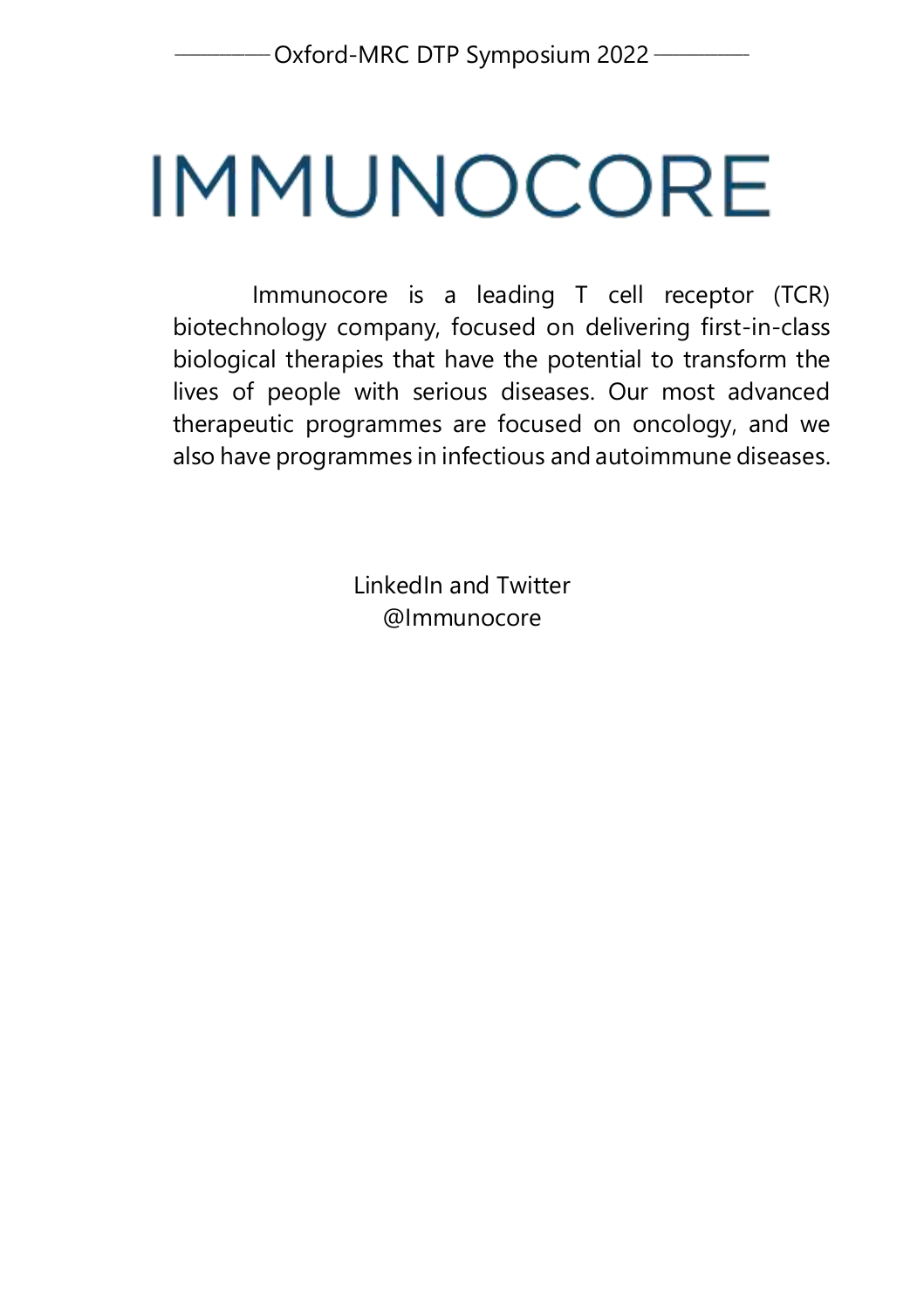# magstim

Magstim® is a British-based medical device manufacturer and leading supplier of Transcranial Magnetic Stimulation (TMS) equipment, coils and complete packages used for both Magstim TMS therapy and neuromodulation research.

Magstim TMS Therapy for depression is an effective, noninvasive, outpatient treatment, with few known adverse effects.

Magstim's technology has been used in more TMS research studies worldwide than any other manufacturer and Magstim's product range provides users with the versatility and capability needed for a wide range of research applications.

With representation in over 70 countries and systems in more than 90 countries worldwide, Magstim is proud to be The Brains Behind TMS™.

"The day I began treatment was one of the best days of my life." - Bridget, TMS patient

"I feel like a new person and my family says that they are glad to finally have 'me' back."

- Kathy, TMS patient

"[TMS Therapy] gives me the opportunity to actually live my life for the first time."

- Rob, TMS patient

[www.magstim.com](http://www.magstim.com/)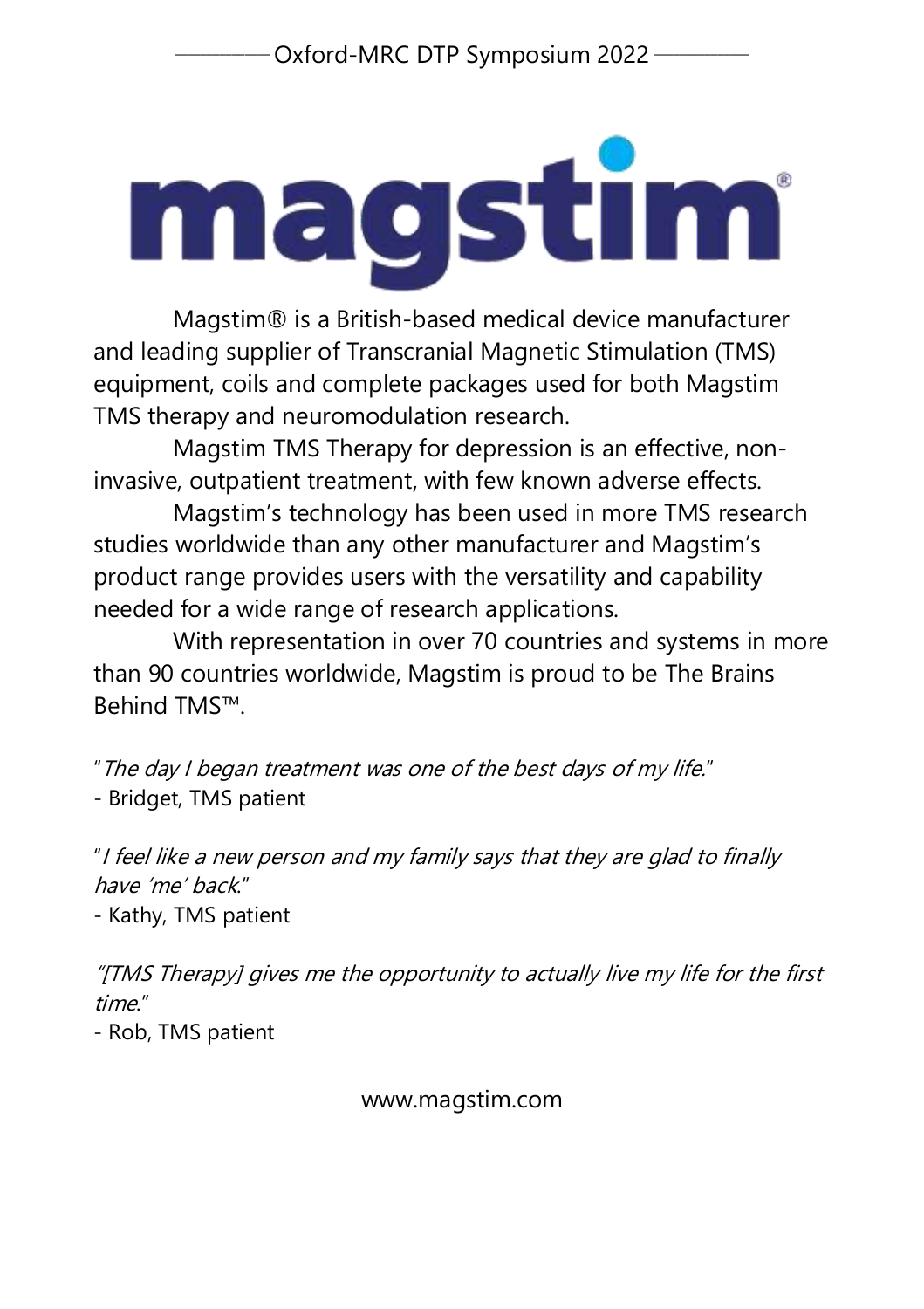

@MRCHarwell

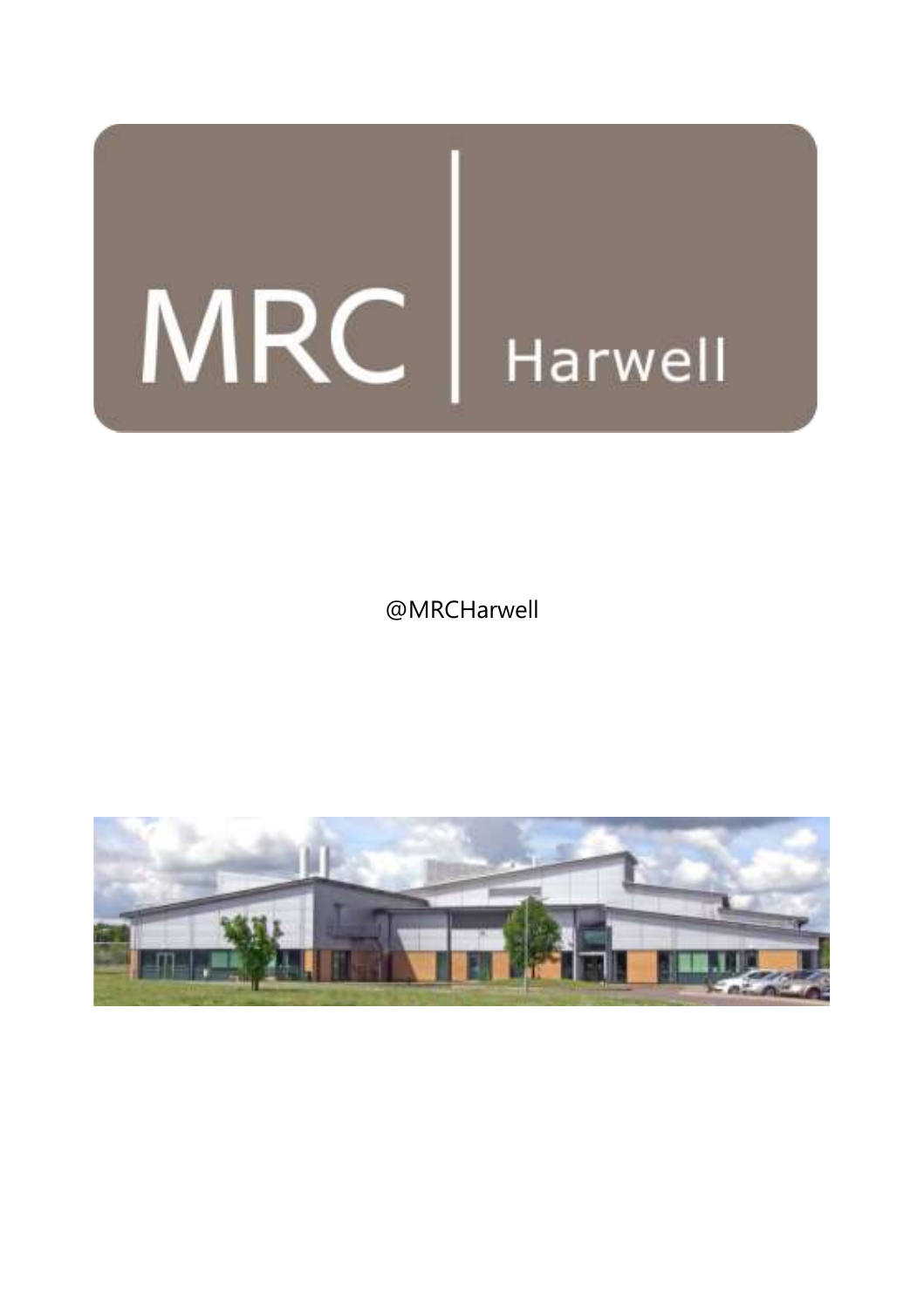#### Oxford-MRC DTP Symposium 2022





[MRC Molecular Haematology Unit](https://www.imm.ox.ac.uk/research/units-and-centres/mrc-molecular-haematology-unit/mrc-molecular-haematology-unit) (MRC MHU) aims to understand how mature blood cells are normally made from stem cells and how this is perturbed in common blood disorders. Ultimately, their purpose is to improve the prognosis of patients with inherited and acquired blood disease.

The Unit includes 14 research teams with over 100 scientists who share a common interest in understanding the process by which multipotential haemopoietic stem cells become committed and differentiate into the highly specialised cells found in the peripheral blood (red cells, granulocytes, lymphocytes and platelets). They also study how these processes are perturbed in acquired and inherited blood diseases such as thalassaemia, myelodysplasia and leukaemia.

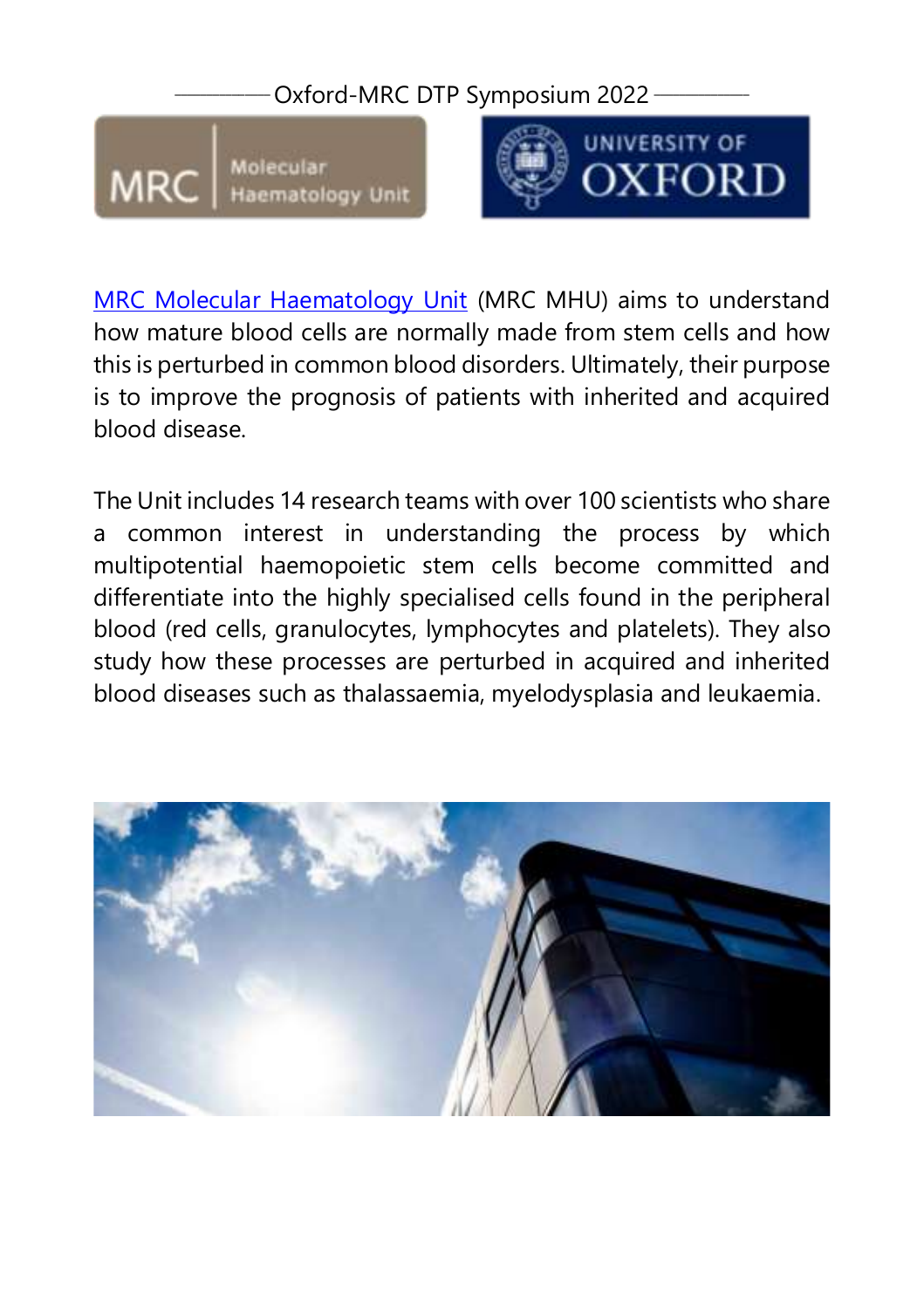#### Oxford-MRC DTP Symposium 2022





The Medical Research Council Population Health Research Unit (MRC PHRU) generates and disseminates reliable evidence from randomised trials and genetic or classical epidemiological studies that lead to practical methods of avoiding premature death and disability, or to an understanding of disease mechanisms.



The Unit has a particular focus on cardiovascular and metabolic diseases. including diabetes mellitus and chronic kidney disease. It has facilitated some of the world's largest and most informative observational studies and randomised trials.

MRC PHRU is part of the Clinical Trial Service Unit & Epidemiological Studies Unit in the Nuffield Department of Population Health. For further information, please visit:

<https://www.mrc-phru.ox.ac.uk/>